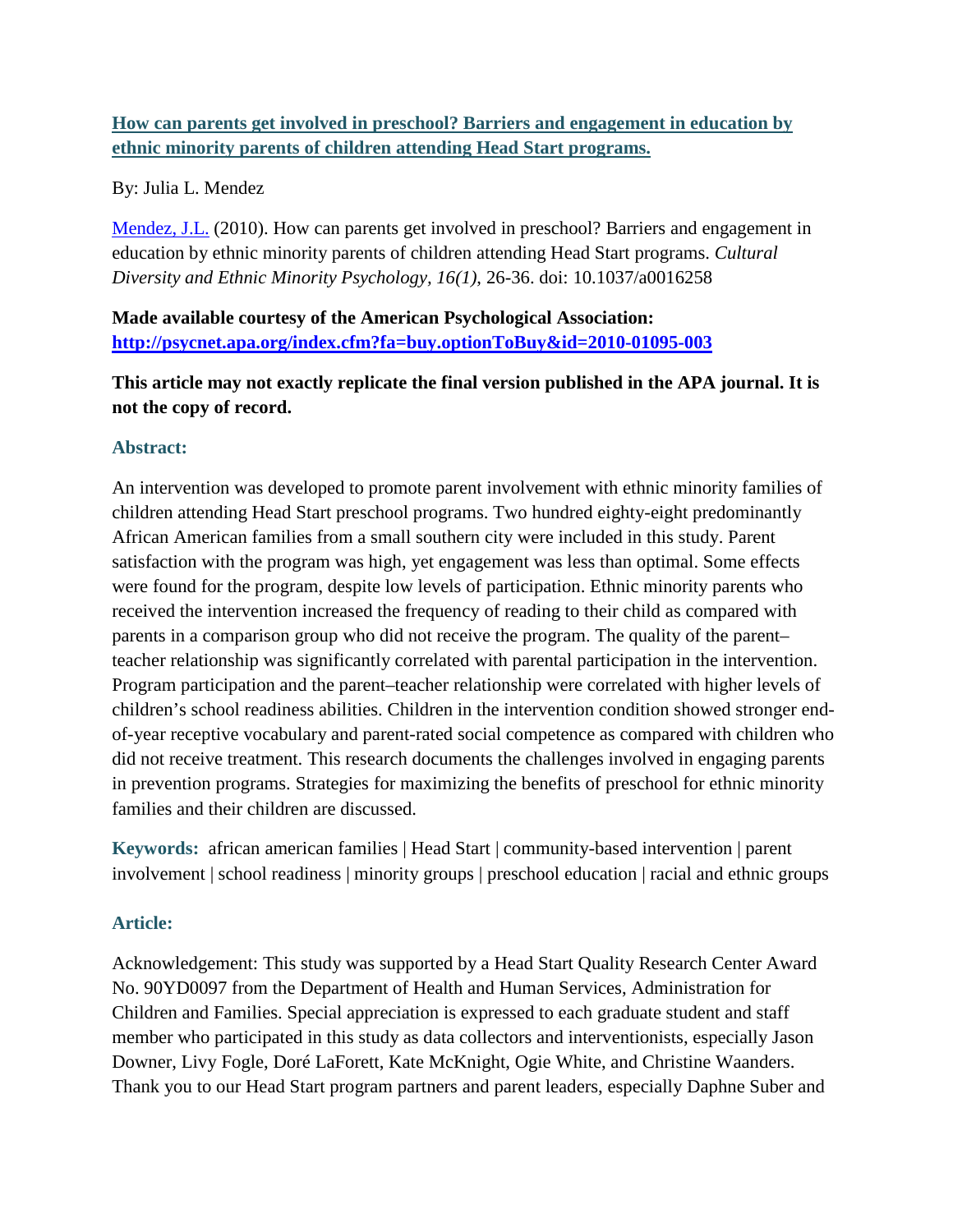Karen Johnson. This research originated as an award provided to the University of South Carolina. The author acknowledges the support provided by the Department of Psychology, especially Jean Ann Linney, as a faculty mentor and former department chairperson.

Correspondence concerning this article should be addressed to: Julia L. Mendez, Department of Psychology, The University of North Carolina at Greensboro, P.O. Box 26170, Greensboro, NC, 27402-6170 Electronic Mail may be sent to: jlmendez@uncg.edu.

Promoting school readiness for low-income children remains a national priority. Children from impoverished communities are more likely to have behavioral and academic difficulties than children raised in higher income neighborhoods ( Duncan, Brooks-Gunn, & Klebanov, 1994). In addition, poverty disproportionately affects children from ethnic minority communities ( Caughy & O'Campo, 2006; McLoyd, 1990, 1998). Because of the pervasive impact of poverty on young children and families, compensatory educational programs have been implemented to promote school readiness. One of the largest initiatives is Project Head Start, which was founded in 1965 to offer comprehensive services for poor preschool children and their families. Family involvement in education is at the core of Head Start's mandate to promote children's early learning ( Downer & Mendez, 2005; Taylor & Machida, 1994), based on the finding that parent– child relationships play a key role in promoting children's development. Parental involvement in school activities for young children is associated with children's school readiness and acclimation to primary school ( Marcon, 1999; Reynolds, Mavrogenes, Bezruczko, & Hagemann, 1996).

Parent involvement includes a variety of behaviors and attitudes that families may exhibit that contribute to a child's school success ( Fantuzzo, Tighe, & Childs, 2000; Grolnick & Slowiaczek, 1994; Kohl, Lengua, & McMahan, 2000). Despite the importance of parent involvement, few community-based interventions exist to increase the educational involvement of families during the elementary or preschool years ( Waanders, Mendez, & Downer, 2007). Most parenting interventions involve children ages 0 to 3 and concentrate on four types of services: parent-focused home visitation, parent-focused combined center and home programs, intergenerational literacy programs, and parent-focused literacy programs ( Brooks-Gunn, Berlin, & Fuligni, 2000). Unfortunately, mandates for increasing parent involvement during preschool presently exceed approaches to fostering such behaviors.

Research has shown that parent involvement is a multidimensional construct and is affected by personal characteristics, contextual factors, and opportunities for learning. Contextual and demographic features (e.g., parent age, employment, educational opportunity, and community and neighborhood resources) have been associated with different types of parent involvement ( Alexander & Entwisle, 1996; Downer & Mendez, 2005). For example, Waanders et al. (2007) showed that parental perceptions of neighborhood social disorder and economic stress negatively affected the parental involvement of African American mothers in Head Start preschool programs. Therefore, it is likely that interventions may operate differently on the basis of the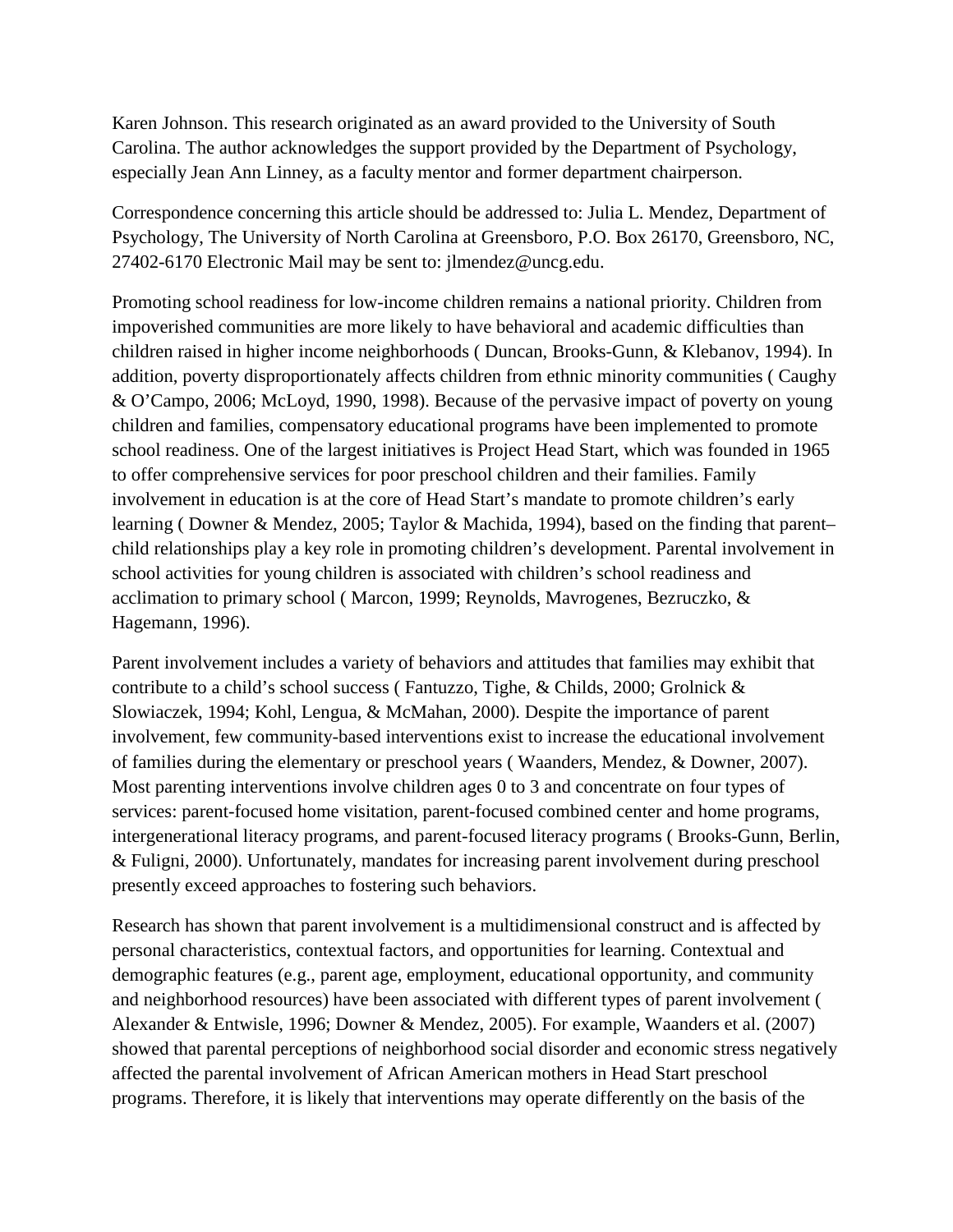unique risk and protective factors present within families and communities that experience poverty ( Baydar, Reid, & Webster-Stratton, 2003). Unfortunately, few interventions exist that explicitly consider how contextual variables, including culture and ethnicity, play a role in the effectiveness and acceptability of a particular treatment ( Sue, 2006; Tucker & Herman, 2002).

In response to this need, ecological theory guided the design of a community-based intervention that promotes parent involvement with ethnic minority families. Because greater numbers of young children are experiencing out-of-home care and attending preschool, the important transition and adjustment by the family to the expectations of schools is occurring much earlier in development ( Belsky & MacKinnon, 1994; Mendez, McDermott, & Fantuzzo, 2002). In designing the intervention, we theorized that parents' involvement in their children's education enhances continuity of learning across home and school settings ( Mendez & Fogle, 2002). This home–school connection is particularly important for children and families from economically disadvantaged backgrounds, who often lack exposure to high-quality resources like preventive medical care or educational opportunities ( Brooks-Gunn, Duncan, & Aber, 1997; Brooks-Gunn, McCormick, Klebanov, & McCarton, 1998). McLoyd (1998) summarized how poverty has a detrimental impact on parents' ability to provide emotional and educational support for children and that this process is often mediated through parental stress, low levels of educational exposure, and parental depression. The problem is further complicated when parents are unable to access support from school personnel because of different expectations about child rearing or educational practices or perhaps because of language barriers. Therefore, the establishment of a strong home–school connection may be an underused strategy for buffering children from the impact of poverty.

In sum, consistent with Bronfenbrenner's (1999) notion of the mesosystem, children with multiple, interactive, and supportive connections between home and school experience less stress associated with school entry. From a behavioral perspective, these children receive reinforcement for developing new competencies because parents and teachers work together to promote child development. Parental participation in early intervention programs also serves to encourage parents and children to access other community mental health resources that might otherwise go underused by traditionally underserved populations, including families from ethnic minority backgrounds ( Snell-Johns, Mendez, & Smith, 2004).

### The Companion Curriculum Preventive Intervention

Using the principles described earlier, a preventive intervention called The Companion Curriculum (TCC) was developed. This program seeks to enhance Head Start children's school readiness by increasing parent involvement in education and strengthening the parent–teacher relationship. The intervention program consists of four key elements. First, staff training is provided regarding TCC's educational themes and strategies for promoting family involvement. Second, Family Corners are introduced as an environmental enhancement that provides a culturally relevant and visible area for adult–child interaction with TCC materials in the Head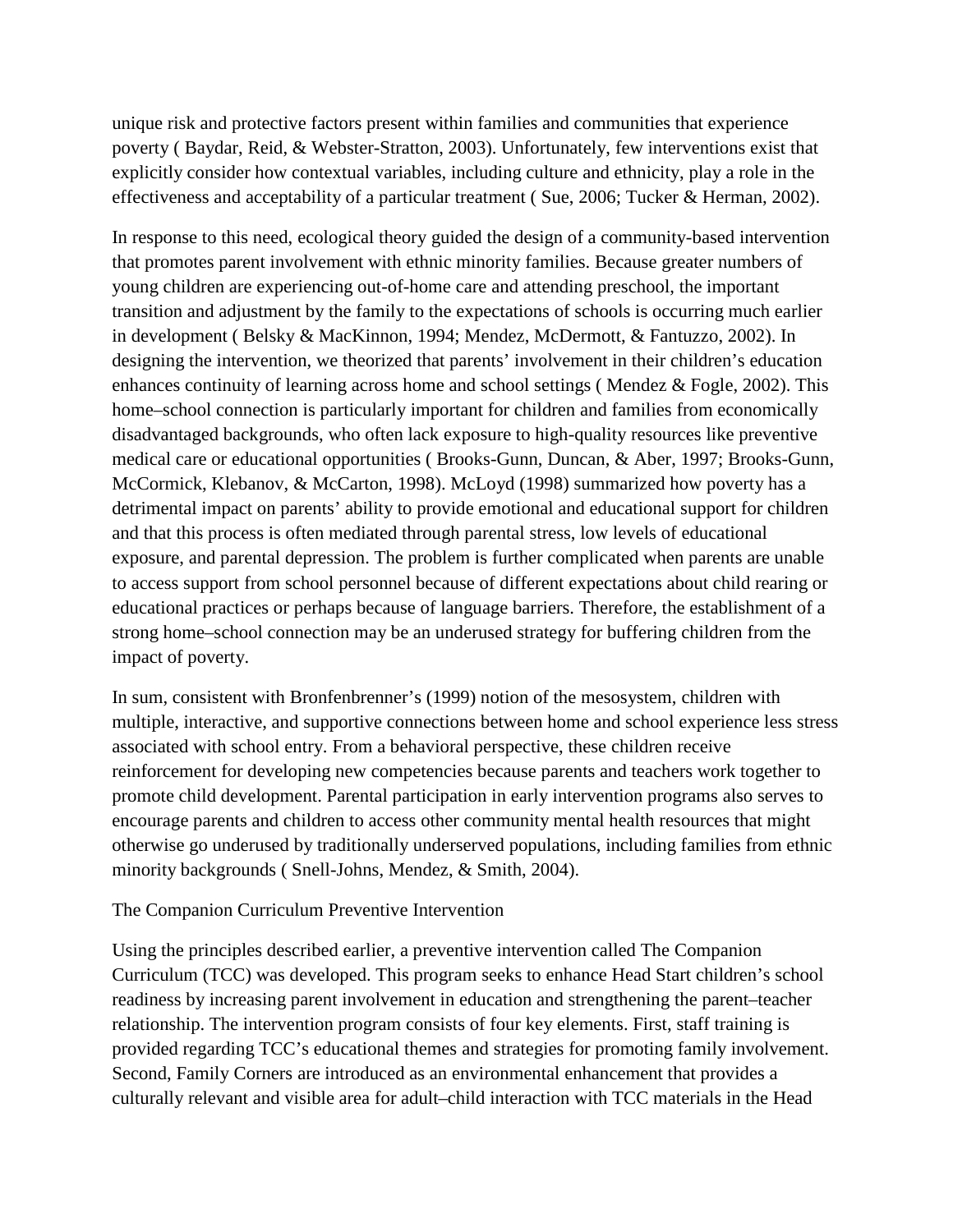Start classroom. Family Corners also display pictures and materials from children's home learning environments to reinforce families' involvement in learning. Third, educational activities for families promote playful adult–child interaction and extend learning activities outside of the school and into the home setting. Fourth, Head Start staff members illustrate learning activities for family members and promote home–school relations by conducting monthly workshops called the Parent Excellence Series.

In TCC, teachers are considered to be the agents of change because they are trained to encourage family involvement by demonstrating how preschool children learn using TCC materials. A training manual is used to guide teachers in creating a family-centered experience as they prepare and implement an engaging series of Parent Excellence workshops. Each workshop is structured to accomplish three major goals: (a) provide explanations of educational themes to family members, (b) provide demonstrations and active learning opportunities for adults and children, and (c) encourage parent–teacher dialogue and relationship formation. Also, intervention materials are distributed to any parent who is not in attendance, thereby reducing a barrier for parent involvement found in typical preschool programs. Working parents or those with other commitments are still included in the program and are encouraged to attend workshops as their schedule permits.

Consistent with prior intervention research involving parents (e.g., Spoth, 1996), dinner and transportation are provided as part of the program. During the workshop, teacher-led demonstrations are followed by an interactive activity that fosters parent–teacher communication. Other family members and siblings are encouraged to attend the program along with the parent–child dyad, allowing the entire family system to learn techniques for helping preschool children prepare for school success. With respect to literature regarding interaction practices within ethnic minority families ( Hines & Boyd-Franklin, 1996), this approach reflects the idea that multiple family members, both biological and nonbiological, are often actively involved in child rearing and should be exposed to program content. Last, Parent Excellence workshops provide caregivers with an opportunity to practice suggested parent–child activities and receive feedback from Head Start staff. The training of staff in vivo to provide the intervention is designed to enhance teaching professionals' competencies and promote sustainability of the curriculum.

In this article, results from our initial evaluation of TCC with three cohorts of predominantly African American families are reported. A quasi-experimental design compared three cohorts of families receiving TCC with families recruited from comparison centers receiving standard Head Start services. A multimodal approach evaluated the program by assessing parent satisfaction, parent participation, home–school connection, and the relation between parent involvement and child outcomes. Specifically, parental attitudes about the intervention were assessed to see whether the preventive services were useful for ethnic minority families with children attending Head Start. Next, indicators of TCC participation were compared with direct assessments and teacher ratings of children's school readiness skills as measured during the fall and spring of the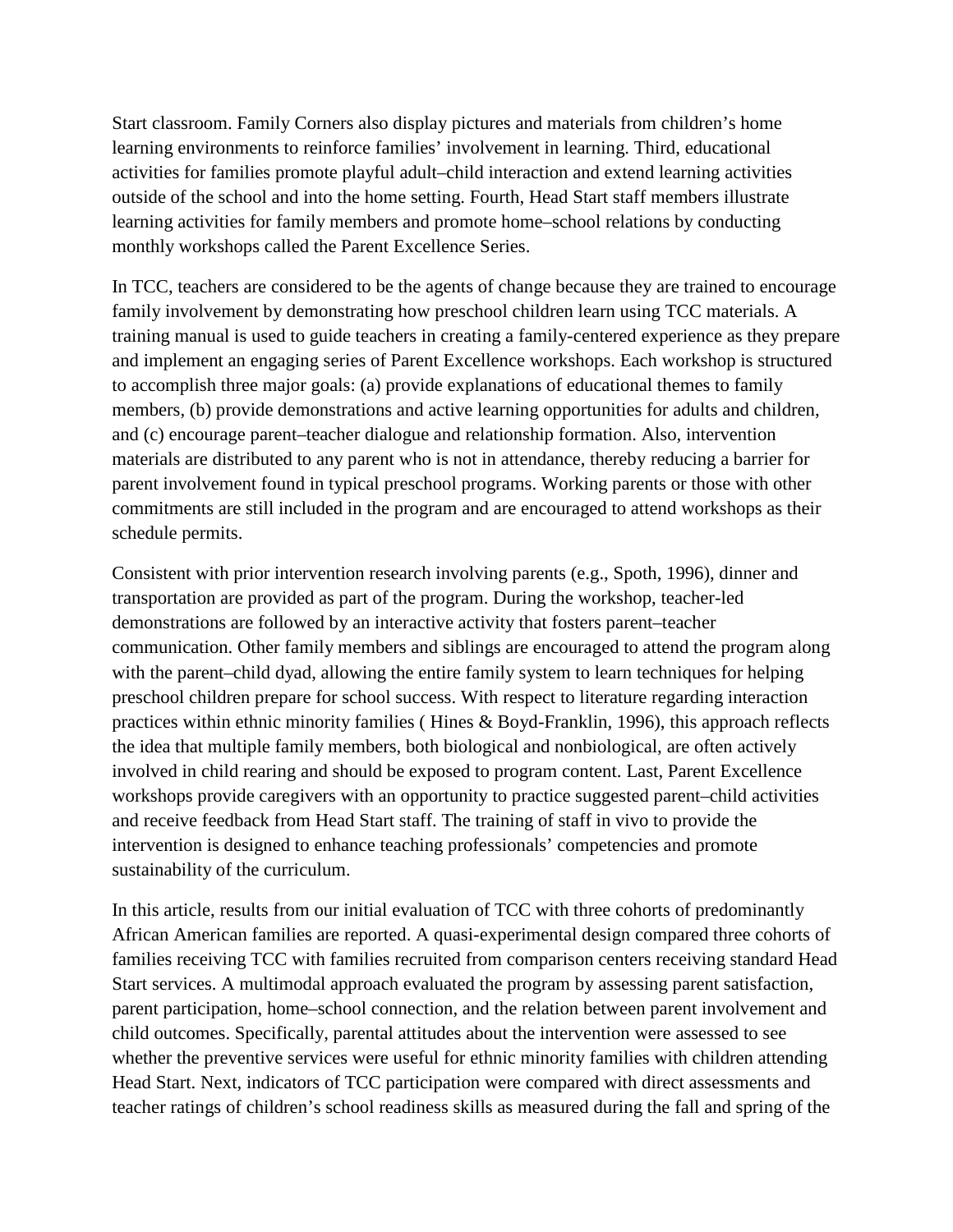academic year. The impact of the program on the quality of the parent–teacher relationship, in terms of teachers' feelings of connection to parents was studied. Finally, this article discusses efforts to increase the program's cultural relevance for ethnic minority families and the types of barriers to engagement in this community-based intervention.

I hypothesized that parents who were highly engaged in the TCC intervention would demonstrate greater educational involvement within the home and school settings compared with families who were not receiving the program. The second hypothesis was that parent involvement and the parent–teacher relationship would be positively associated with children's school readiness. Finally, I hypothesized that parent characteristics, specifically depression, would be associated with low involvement in the program.

### Method

#### Participants

Two hundred eighty-eight families were recruited from three cohorts in four Head Start programs serving African American communities in a southern city region. Almost 40% of the sample ( $n = 111$ ) served as the control group, and 61% ( $n = 177$ ) served as the intervention group. The cohorts were demographically similar; the majority of respondents were the child's biological mother (94%) or adoptive mother (3%) and were of African American racial background (94%). Eight fathers, 6 grandmothers, and 3 other female relatives made up the remainder of the sample of caregivers who participated in this study. Child gender was evenly distributed, with girls representing 51% of the sample ( $n = 147$ ), and child age averaged 48 months (range  $= 33$  to 69 months;  $SD = 6.9$ ). Parent education ranged from some high school  $(12%)$  to graduate or professional degree  $(\langle 1\% \rangle)$ . Of the sample, 40% had a high school diploma, and an additional 34% had some college experience or an associate's degree. Eight percent reported having a college degree, and almost 4% reported having a vocational degree. Approximately 48% of parents were employed full time, and 26% were not in the labor force. Slightly less than 25% of parents were working part time or searching for work opportunities. Mean family income was just over \$1,400 per month ( $SD = $2,206$ ). About two thirds of the sample reported their relationship status as single, and 23% of the sample were married. Approximately 20 intervention teachers and 16 comparison group teachers were predominantly African American (90%) and female (100%).

### **Procedures**

Four Head Start centers managed by the same human resources agency were randomly assigned to serve as intervention or wait-list control centers. Control centers received the intervention program the year after the control group data were collected. Parents were offered an opportunity during parent orientation to participate in the study of parent involvement in Head Start. Study measures were administered to caregivers by a trained graduate student using a standardized interview either in person or via telephone. The interview was conducted with the child's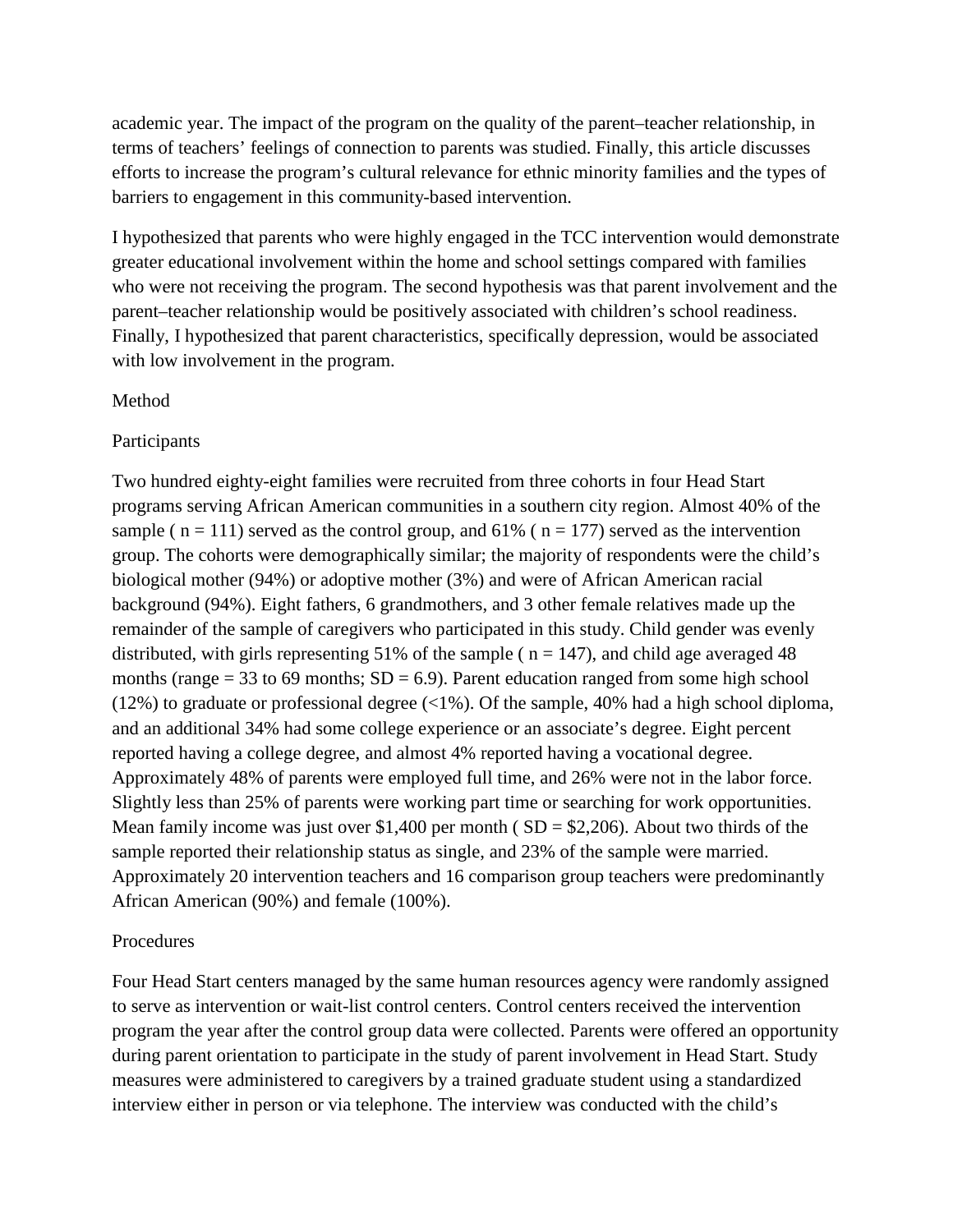primary caregiver. Information was collected from the same caregivers during the 2nd month of the school year (Time 1) and again during the last month of the school year (Time 2). Teacher ratings of child behavior were collected twice per year concurrent with data collection from family members. Children were tested twice per year by trained graduate students or trained assessors provided by the Head Start Quality Research Consortium evaluation team. Finally, data were collected immediately before and during intervention sessions held via Parent Excellence workshops. For example, teachers rated their connection with participating families on a monthly basis before each intervention night, and caregivers reported satisfaction after each Parent Excellence workshop. As intended, a total of nine workshops were conducted for each intervention cohort (fidelity measures available from Julia L. Mendez).

#### Measures

Intervention Engagement and Parent Satisfaction

#### Workshop attendance and usage

Each month, families were given the opportunity to choose to attend the workshop by themselves, with their children, or with family members. To assess the first hypothesis, attendance was recorded for families present at each of nine monthly Parent Excellence workshops. The attendance variable ranged from 0 to 9 meetings ( $M = 1.96$ ,  $SD = 2.02$ ). Table 1 contains monthly attendance data for the three cohorts involved in the study. During the end-ofyear interview, parents also reported the amount of time they spent each week working with their child on Parent Excellence activities at home. Scores ranged from 1 to 4, where  $1 =$  less than once per month,  $2 = 1-2$  times per month,  $3 =$  once per week, and  $4 = 3$  or more times per week. Parents also rated their self-efficacy during these interactions. Reports of efficacy and frequency of usage for a subsample of 169 families were significantly correlated ( $r = .19$ ,  $p < .01$ ).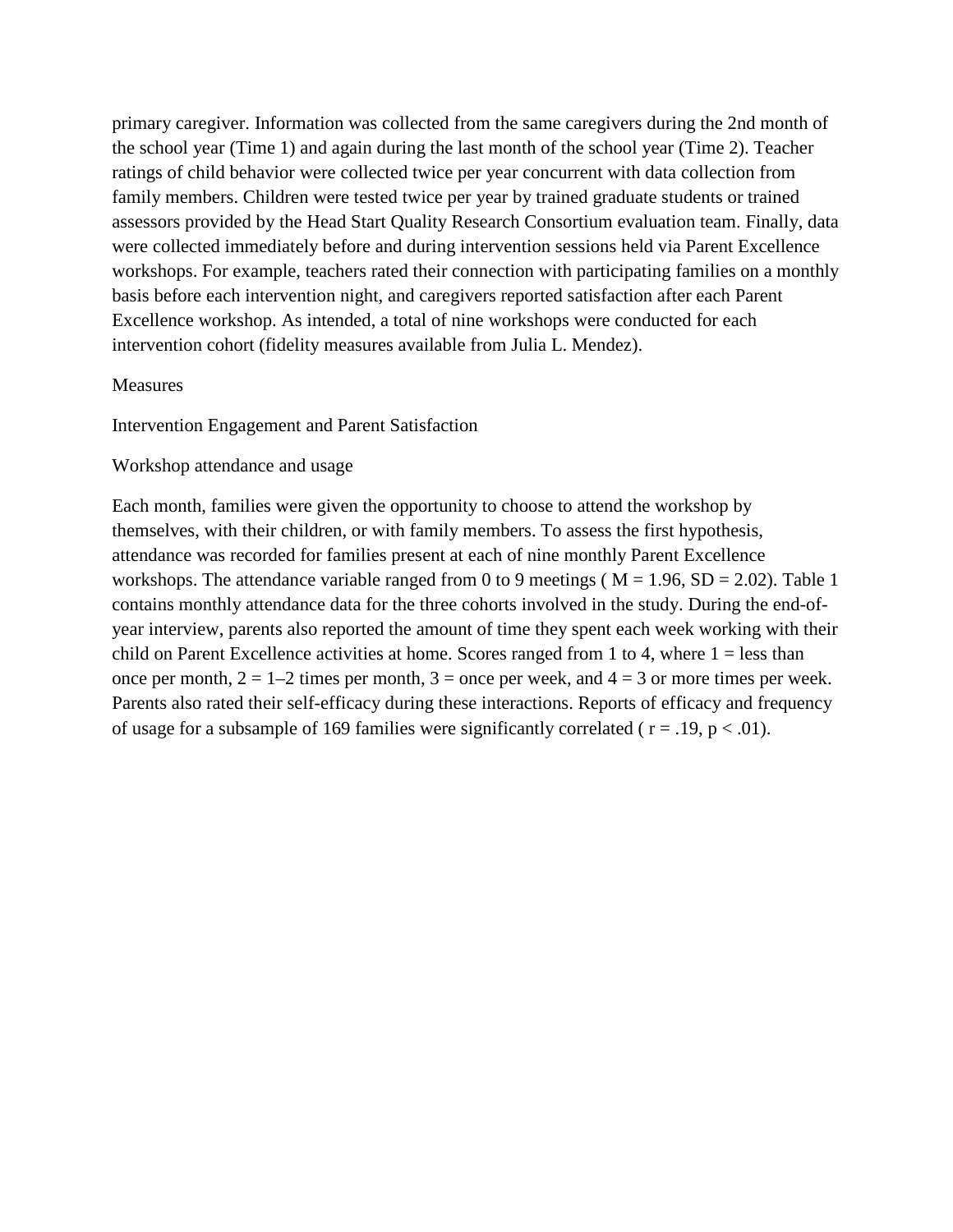

The Companion Curriculum (TCC) Content and Workshop Attendance

Parent satisfaction with TCC intervention

As an indicator of the program's cultural relevance, participant satisfaction was collected at the conclusion of the intervention from Cohorts 1 and 2 (see Table 2 for exemplar responses). Satisfaction measures were not administered to the third cohort because of limited staff during the implementation of the workshop series. The survey asked parents to report usefulness of materials, reasons for not attending Parent Excellence workshops, and ideas for how to improve the program. A combination of open-ended and forced-choice survey questions was used. Parents also rated their satisfaction after each workshop they attended throughout the program using a 10-item scale. Sample questions were "I will use what I learned at home with my child" and "I was given an opportunity to speak with my child's teacher."

# **Table 2 is omitted from this formatted document.**

# Parent satisfaction with Head Start

To assess overall satisfaction with Head Start, in addition to satisfaction with a parenting intervention, all parents were asked to rate their satisfaction with Head Start services related to children (Child subscale) and families (Family subscale). Scores range from 1 to 4, where  $4 =$ highly satisfied. Sample questions for the Child subscale include "Program helps prepare child for kindergarten" and "Program identifies services the child may need"; sample Family subscale questions include "Supporting and respecting your family's culture and background" and "being open to your ideas." These items were derived from a 2003 national survey of family members of Head Start children, known as the Family and Children's Experiences (FACES) study.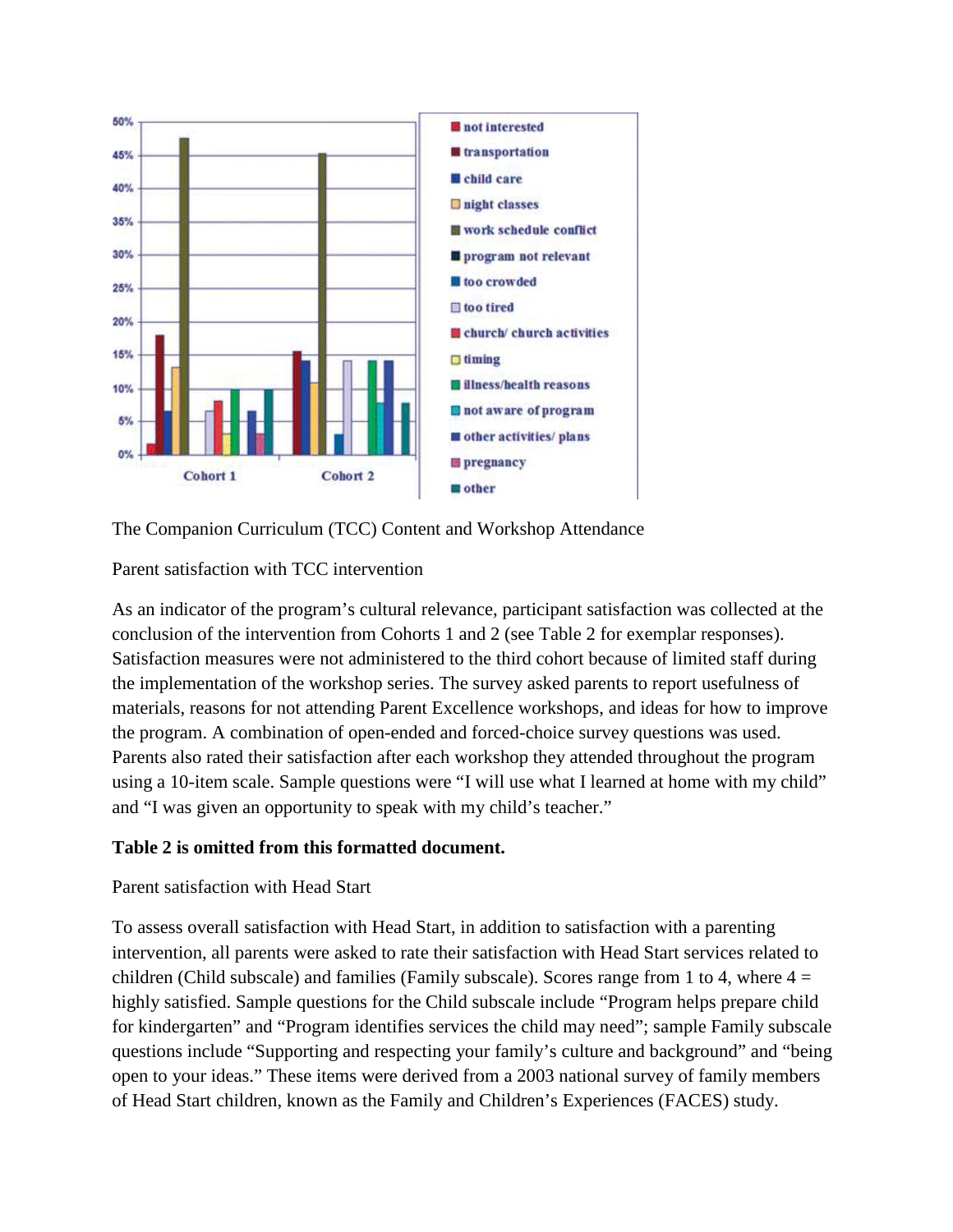### Parent Involvement

### Frequency of reading

This variable was assessed as a key indicator of involvement at home as part of the first hypothesis. Parents were asked to report how often they had read to their preschool child in the past week. Scores ranged from 1 to 4, with  $1 =$  never and  $4 =$  daily.

### Family involvement

To assess educational involvement across home and school settings for the first and second hypotheses, parents completed the 42-item Family Involvement Questionnaire (FIQ; Fantuzzo et al., 2000). The FIQ was developed for and tested with ethnic minority families of preschool- and elementary-age children, ensuring its validity for use in this study. The School-Based Involvement scale assesses parents' participation in activities such as volunteering in the classroom and going on class trips with the children. The Home-Based Involvement scale assesses behaviors that parents engage in at home to promote learning, including providing learning materials and initiating learning activities for their children at home or in the community. Cronbach's alpha coefficients for this study for the Home-Based Involvement scale and School-Based Involvement scale were .82 and .80, respectively.

### Parent Characteristics

## **Demographics**

Other characteristics reported by parents included their own education level, employment, ethnicity or race, family monthly income, and relationship status.

## Depression

The third hypothesis involved assessing parent characteristics that might negatively affect parent involvement. Parental depression was assessed with a shortened version of the Center for Epidemiologic Studies Depression Scale ( Radloff, 1977). This measure has been used to screen for depression in the congressionally mandated FACES (2003) national study of Head Start families and children. The measure consists of 12 indicators of depressive symptoms including mood, sleep and eating, and energy level over the past week. Responses are rated on a 4-point Likert scale, where  $0 =$  hardly or never and  $3 =$  most or all of the time. Scores from the 12 items are summed, with higher scores indicating a report of more severe depressive symptomatology (possible range  $= 0-36$ ). Cut scores for determining depression severity are as follows:  $0-4 =$  not depressed,  $5-9$  = mildly depressed,  $10-14$  = moderately depressed, and greater than  $15 =$ severely depressed ( Administration on Children, Youth, and Families, 2001). Internal consistency for this version of the Center for Epidemiologic Studies Depression Scale is high, as demonstrated with Cronbach's alpha estimates from samples of Head Start parents: 162 parents, .83; 250 parents, .085; 299 parents, .87; and 262 parents, .86 ( Administration on Children,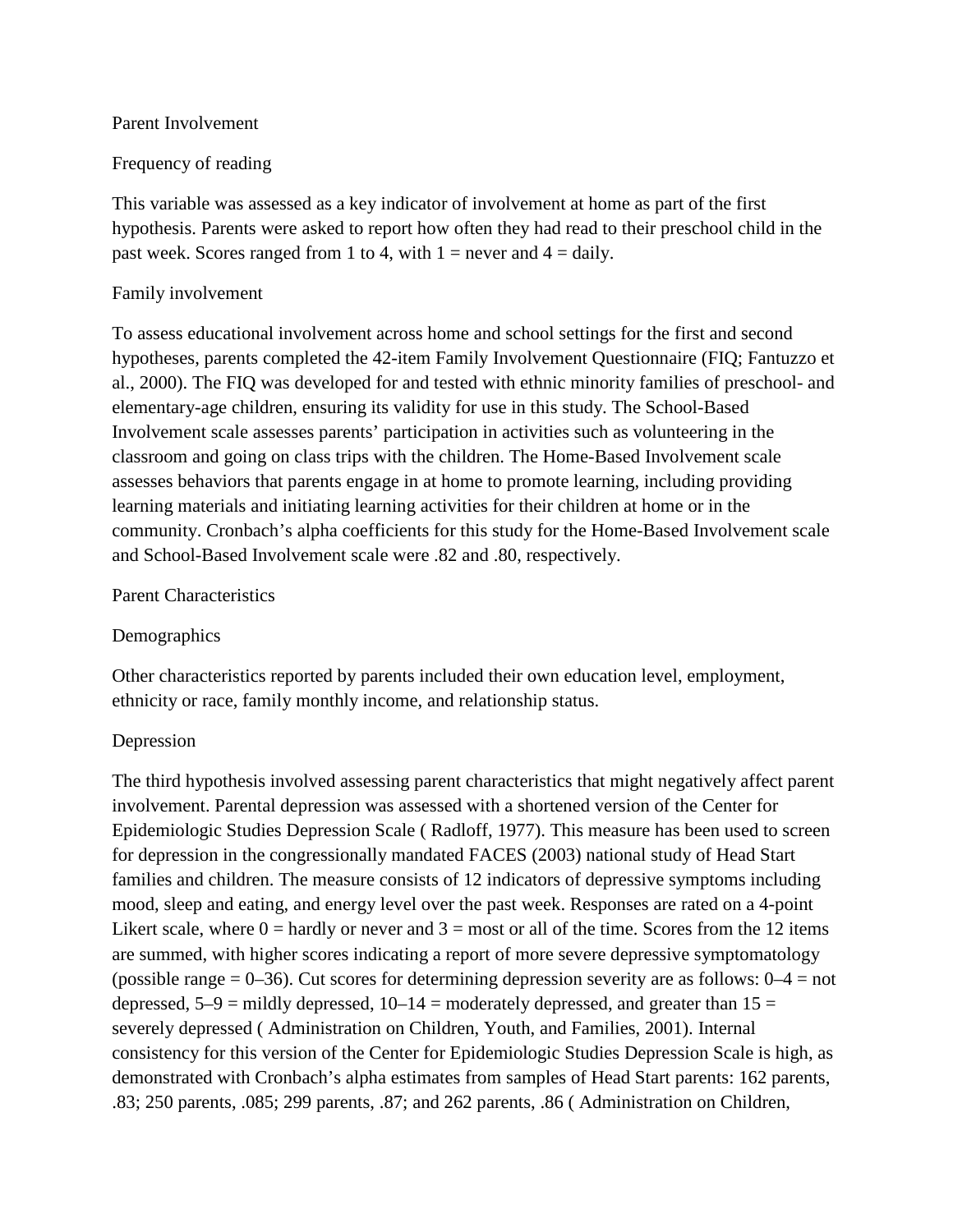Youth and Families, 2001). This sample exhibited mild depressive symptoms on average ( $M =$ 6.46,  $SD = 5.71$ ) with a reported range of 0 to 28.

## Teacher–Parent Relationship

We collected the connection sort variable (Waanders et al., 2007) to examine the second hypothesis that a strong parent–teacher relationship would relate to enhanced school readiness. To complete this measure, classroom teachers rated their level of connection with families each month before the Parent Excellence workshop on a 4-point scale on which  $1 = not$  connected,  $2 =$ somewhat connected,  $3 =$  moderately connected, and  $4 =$  strongly connected. To administer this measure, the name of every child in each class was written on an individual card. Teachers were provided with short definitions of home–school connection (including behavioral descriptions) for the four categories and asked to consider parents' involvement and interactions with them since the last assessment. After an initial sort, teachers were permitted to reassign any parent who may have belonged in a different category. A validation study with 154 African American Head Start parents ( Waanders et al., 2007) found the connection sort was positively correlated with parents' report of school-based involvement on the FIQ ( $r = .20$ ,  $p < .05$ ) and parent attendance records at center-based events ( $r = .30$ ,  $p < .05$ ). In this study, we examined only endof-year connection scores ( $M = 3.21$ ,  $SD = .92$ , range = 1–4).

## Child Assessments

Peabody Picture Vocabulary Test—Third Edition (PPVT–III; Dunn & Dunn, 1997)

The PPVT–III is a commonly used outcome indicator for Head Start children's receptive language development. Internal consistency is typically strong, with Spearman-Brown split-half reliability ranging from .92 to .98. For a 1-month interval, test–retest reliability ranged from .91 to .93. Construct and criterion-related validity have been demonstrated through correlations with the Wechsler Intellectual Quotients (.82–.92). The PPVT–III includes an adequate representation of ethnic minority children.

Woodcock-Johnson Psycho-Educational Battery—Revised (WJ–R; Woodcock & Johnson, 1989)

The WJ–R assesses the academic skills of individuals from preschool through adulthood. This study used two subtests with any child who was at least 4 years of age. The WJ–R Letter–Word Identification subtest contains five items involving symbolic learning, or the ability to match a rebus (pictographic representation of a word) with an actual picture of the object. The remaining items measure children's reading identification skills in identifying isolated letters and words that appear in large type on the pages of the test book. The WJ–R Applied Math Problems subtest measures children's skill in analyzing and solving practical problems in mathematics, including counting, addition, or subtraction operations.

Letter knowledge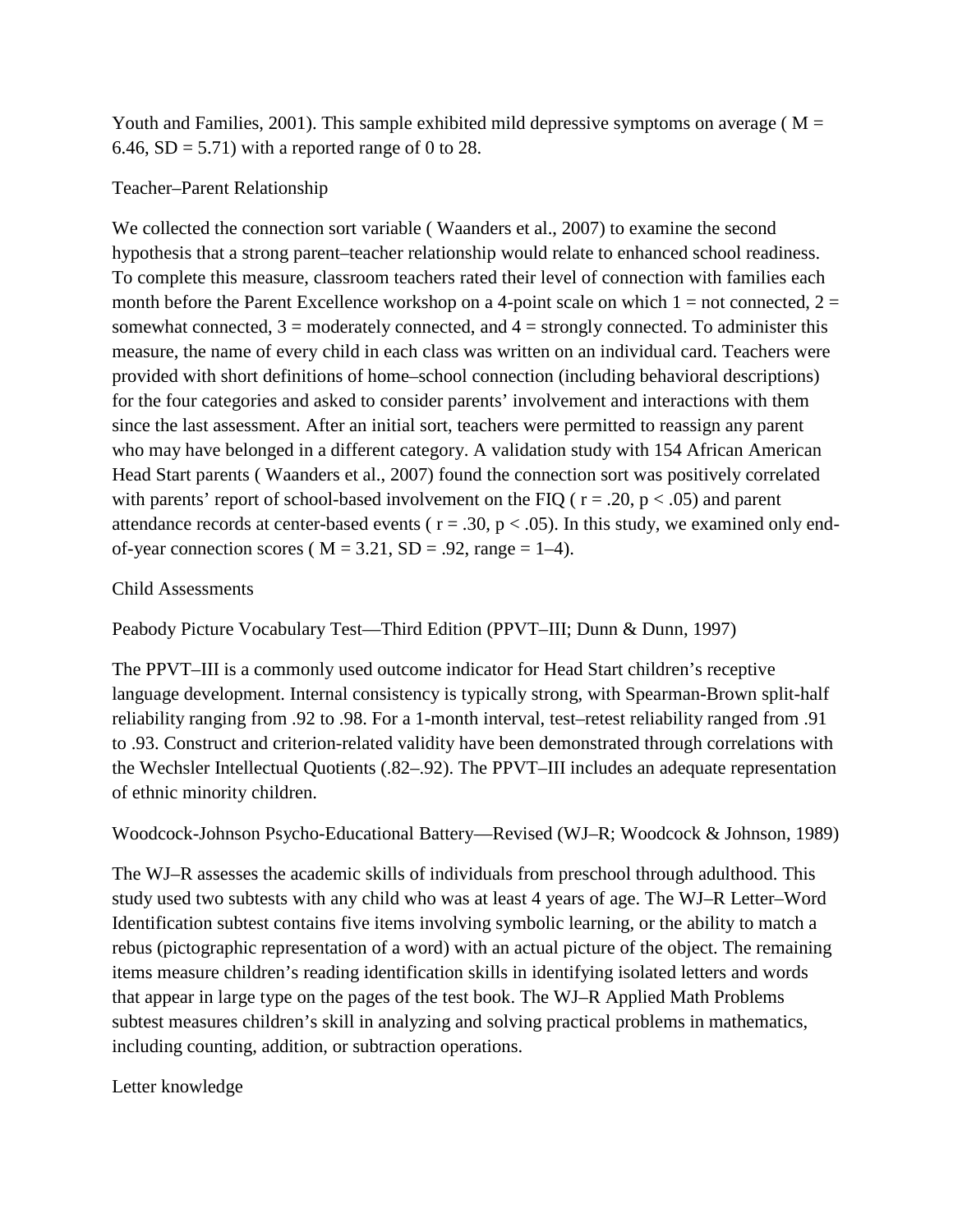Children were shown a series of letter plates and were directed to indicate which letters of the alphabet they could expressively identify ( Administration on Children, Youth and Families, 2001). This measure was derived from the 2003 FACES.

#### Peer Interaction

The PENN Interactive Peer Play Scale (PIPPS; Coolahan, Fantuzzo, Mendez, & McDermott, 2000) is a 32-item rating scale assessing children's social competence and problem behavior with peers. This measure can be completed by either parents or teachers and yields three subscales, Play Interaction, Play Disruption, and Play Disconnection. The Play Interaction subscale captures the positive, prosocial behaviors (such as helping, taking turns, and sharing toys) that preschool children use to initiate and sustain peer play. Play Disruption involves aggressive and impulsive actions that interfere with peer play, and Play Disconnection captures social withdrawal and difficulty initiating peer play. The PIPPS has been validated using direct observations of children's play, and concurrent and predictive validity has been established using a range of self-report measures of children's social and academic functioning. Agreement between parents and teachers using this rating system has been examined in other studies (see Fantuzzo, Mendez, & Tighe, 2002, for an example). In this study, both parents and teachers completed ratings at both time points. Scores were examined separately in any analyses. Cronbach's alphas for the teacher PIPPS scales were .88 (Play Interaction), .90 (Play Disruption), and .89 (Play Disconnection). Cronbach's alphas for the parent PIPPS scales were .75 (Play Interaction), .80 (Play Disruption), and .75 (Play Disconnection).

#### Data Analysis Plan

I examined parent engagement and parent satisfaction with the TCC intervention by means of descriptive analyses. Next, I examined parent characteristics, including education, income, satisfaction with Head Start, and depression, as barriers to engagement in TCC intervention. Frequencies were computed for other contextual barriers reported by the families. Bivariate correlations are reported for study variables, particularly TCC intervention engagement, the parent–teacher relationship, and children's school readiness outcomes measured at Time 1 and Time 2. Using complete data available for parent variables, I compared 177 intervention families with 111 control families using a series of repeated measures analyses of variance (ANOVAs). Three separate  $2 \times 2$  ANOVAs, with the parent involvement variables of reading to the child, FIQ home involvement, and FIQ school involvement each serving as the repeated measure. The classification variable was intervention exposure or comparison. No covariate was specified because regression analyses showed no significant relations between parent demographics and intervention engagement. Finally, a series of repeated measures analyses of covariance was conducted using the child assessment and peer interaction variables as repeated measures. Parent characteristics were used as covariates for the child outcome analyses because it was necessary to control for variance in child outcomes because of these variables. To provide more detail regarding variability within the treatment group, hierarchical regression was used to determine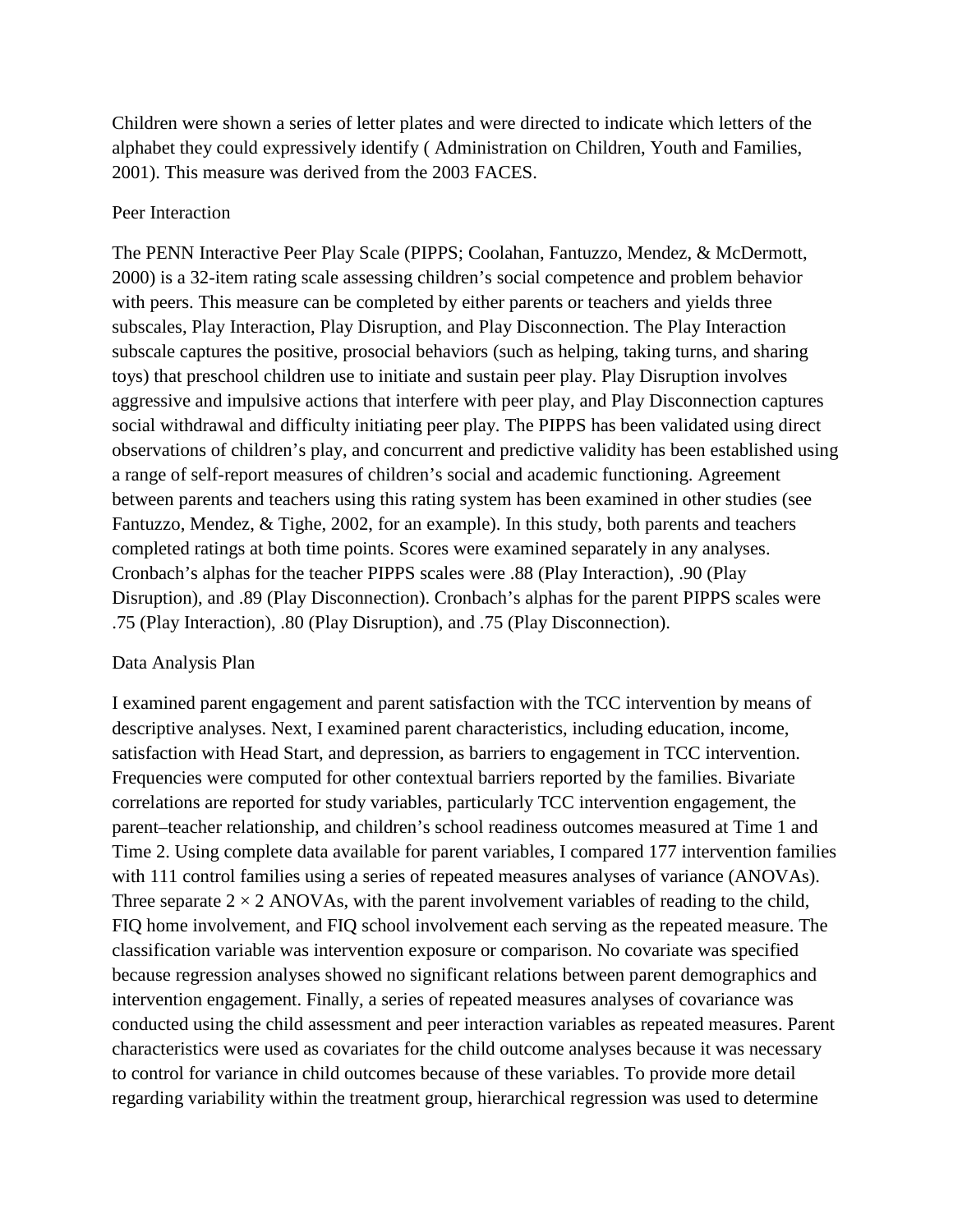whether TCC engagement uniquely predicted children's school readiness outcomes or the teacher–parent relationship after controlling for child and parent characteristics and Time 1 scores.

#### Results

Parent Satisfaction and Participation in TCC

Parents reported high levels of satisfaction and favorable ratings for the curriculum materials, Parent Excellence workshops, and the informational handouts used in the program. For example, more than 90% of parents agreed with the item "I would strongly recommend this program to other Head Start parents." Three percent endorsed "somewhat recommend," and 3% endorsed "do not recommend." Parents endorsed "very helpful" or "mostly helpful" for materials (79% and 16% respectively) and handouts (73% and 17% respectively). About 9% of parents said the handouts were only "somewhat helpful." Parents endorsed "very" or "mostly" for materials satisfaction (80% and 10%, respectively) and materials enjoyment (85% and 9%, respectively). In addition, monthly satisfaction ratings for the Parent Excellence workshops consistently averaged 3.5 or higher on a 4-point scale, where  $4 =$  highly satisfied.

Qualitative comments collected from parents who specifically attended the workshop component of the program reveal the multiple benefits perceived by parents (see Table 2). Parents described getting to know the teachers, learning how to help their child at home, and sharing experiences with parents in similar situations as key benefits. For example, one caregiver described a program benefit as "helping the family to communicate better." Parents also reported how often they used the materials received from the TCC program at home with their preschool child. The mean score for the sample was  $3.016$  (SD = 3), where  $3 =$  once per week. Of the sample, 28% endorsed working on TCC ideas at home "3 or more times" per week. Three percent endorsed "less than once per month," and 19% endorsed a "few times per month." The most frequent response (49%) was "once per week."

### Barriers to Participation in TCC

Workshop attendance data ranged from zero meetings ( $n = 31, 17.51\%$ ) to nine meetings ( $n = 2$ ; 1.13%). The pattern of monthly attendance across three cohorts reveals the relatively low engagement by the majority of eligible parents (see Table 1). Therefore, to better understand barriers to the program, a participation variable was constructed to compare nonparticipating or low attendees (  $n = 106$  [60%]; zero or one meeting) with attending families (  $n = 71$  [40%]; two or more meetings). T tests were conducted to examine a set of theoretically meaningful variables that could negatively affect participation rates. Results showed some marginally significant differences between the groups. Low attendees reported a mean satisfaction with family services score of 3.39, whereas high attendees reported a mean score of 3.53 (Cochran's  $t = -1.92$ , p = .06). Low attendees' mean depression levels at baseline were 6.20 compared with the group of high attendees, whose mean depression level was 4.66 (Cochran's  $t = 1.90$ ,  $p = .06$ ). Low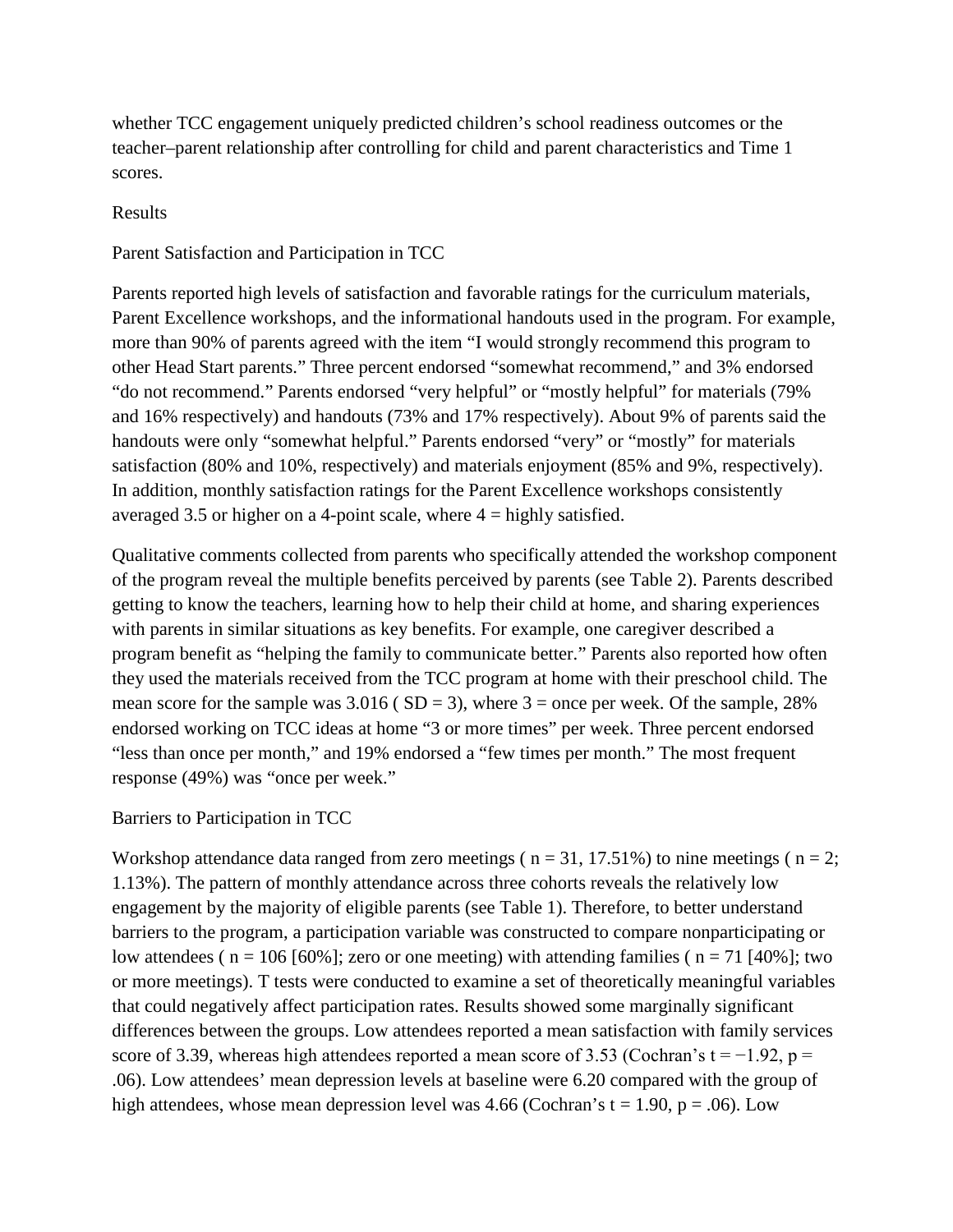attendees reported a lower monthly family income ( $M = $1,003$ ) compared with the high attendees ( $M = $1,182$ ; Cochran's t = -1.95, p = .06). Education level did not differ between the two groups. Other contextual barriers were provided by parents as part of the end-of-year survey (see Figure 1).



Figure 1. Family-reported barriers to participation in Parent Excellence workshops.

## Correlational Analyses

Tables 3, 4, and 5 report the correlations among the child and parent variables and those between the parent variables and child outcomes at Time 1 and Time 2. With respect to the intervention, significant positive correlations were found between TCC participation and children's school readiness outcomes. TCC workshop attendance correlated with Letters Named ( $r = .32$ ,  $p <$ .0001), PPVT–III standard scores ( $r = .25$ ,  $p < .001$ ), the WJ–R Letter–Word Identification subscale ( $r = .25$ ,  $p < .01$ ), and the WJ–R Applied Math Problems subscale ( $r = .23$ ,  $p < .01$ ) as measured at Time 1. These correlations were again examined at Time 2, and results showed a similar pattern, with the exception of the WJ–R Applied Math Problems subscale ( $r = .15$ ,  $p <$ .07). TCC workshop attendance positively correlated with Letters Named ( $r = .23$ ,  $p < .01$ ), PPVT–III standard scores ( $r = .26$ ,  $p < .001$ ), and the WJ–R Letter–Word Identification subscale  $(r = .22, p < .01)$ . TCC attendance was also positively correlated with some parent ratings on the PIPPS. At Time 1 and Time 2, TCC attendance negatively correlated with Play Disconnection ( r = −.17 and −.18, p < .05); however, TCC attendance had no significant relations with teacher ratings of children's social competence. Regression models examined TCC intervention variables and child outcomes, while controlling for children's ability at Time 1 and parent characteristics; none of these analyses were significant.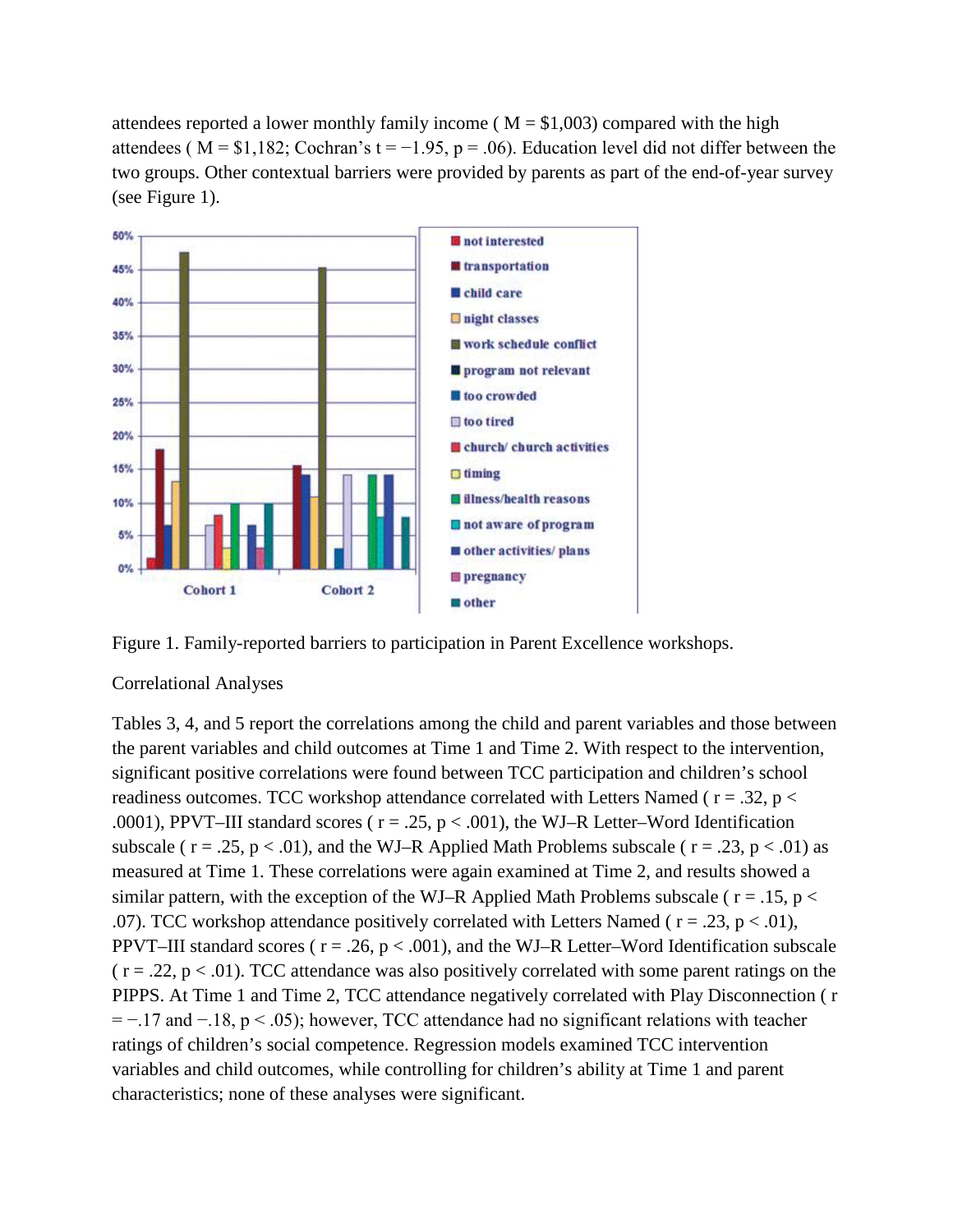### **Tables 3-5 are omitted from this formatted document.**

Next, the quality of the parent–teacher relationship was compared with parental participation in TCC and child school readiness outcomes. Results showed a significant correlation between the parent–teacher relationship and Letters Named ( $r = .23$ ,  $p < .001$ ), PPVT–III standard scores ( $r = .23$  $=$  .22, p < .001), and the WJ–R Letter–Word Identification subscale ( $r = .20$ , p < .01), but no relation involving the WJ–R Applied Math Problems subscale. The pattern of significant correlations was similar at Time 2. A quality parent–teacher relationship was positively associated with Letters Named ( $r = .14$ ,  $p < .05$ ), PPVT–III standard scores ( $r = .15$ ,  $p < .05$ ), and WJ–R Letter–Word Identification ( $r = .14$ ,  $p < .05$ ) and WJ–R Applied Math Problems ( $r =$ .17,  $p < .05$ ). The parent–teacher relationship was negatively associated with teacher ratings of children's Play Disconnection at Time 1 ( $r = -14$ ,  $p < 0.05$ ). There was a marginal association involving Play Disruption at Time 1 ( $r = -11$ ,  $p < .07$ ). At Time 2, there was also a trend toward a positive association with children's interactive peer play ( $r = .11$ ,  $p < .07$ ). The parent–teacher connection significantly correlated with parental attendance at TCC workshops ( $r = .31$ ,  $p <$ .0001).

### Treatment and Control Group Analyses

The repeated measures analysis found a significant effect for Time  $\times$  Treatment,  $F(1, 281) =$ 5.04, p < .05. Families who received TCC intervention reported gains in frequency of reading to their child, whereas families in the control group reported a decline in reading to their child over time. A second analysis using school involvement yielded an overall effect for time,  $F(1, 286) =$ 12.90, p < .001. Both treatment and control groups showed an increase in school involvement by the end-of-year assessment. Finally, a third analysis showed no group differences for home involvement,  $F(1, 286) = 2.63$ ,  $p < 0.10$ . Table 6 reports the means and standard deviations for the parent involvement constructs.

## **Table 6 is omitted from this formatted document.**

Means and Standard Deviations for the Treatment and Comparison Groups on Parent Involvement Variables, Parent–Teacher Relationship, and Child Outcomes

Finally, we compared differences between the intervention and comparison groups for children's school readiness outcomes using a repeated measures analysis of covariance procedure. Covariates included parental depression, income, and satisfaction with Head Start. The WJ-R outcomes were not examined because the measure was only administered to the smaller sample of 4-year-old children. Comparisons for letters named and teacher ratings of play interaction were nonsignificant. There was a significant effect for intervention condition on levels of spring receptive vocabulary, after controlling for the effect of the covariates,  $F(5, 203) = 39.27$ , p < .0001. Adjusted means for the spring revealed that the treatment group ( $M = 84.40$ ) exceeded the comparison group ( $M = 82.11$ ), producing an effect size of .18. A significant effect for intervention condition on levels of Time 2 play interaction scores as rated by parents was found,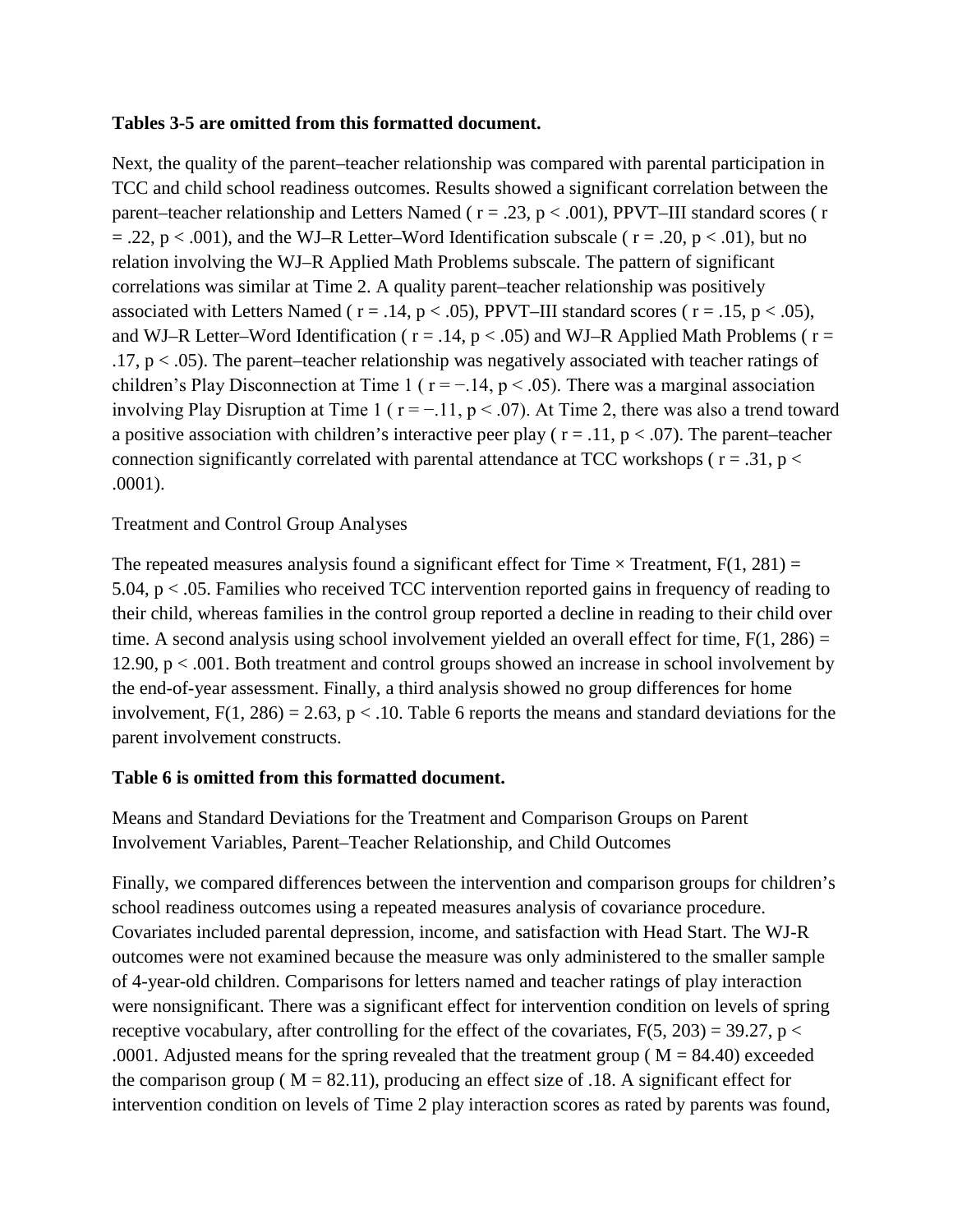after controlling for the effect of the covariates,  $F(5, 172) = 9.09$ ,  $p < .0001$ . Adjusted means for Time 2 revealed that the treatment group ( $M = 50.48$ ) exceeded the comparison group ( $M =$ 46.85), producing an effect size of .36.

### Treatment-Only Analyses

The specific impact of TCC intervention on the teacher–parent relationship was examined using hierarchical regression. Step 1 included child age and Time 1 PPVT–III score, Step 2 included parent depression and parent education level, and Step 3 included two measures of TCC engagement—attendance at workshops and usage at home. As shown in Table 7, this regression was significant,  $F(6,158) = 4.64$ ,  $p < .0002$ . TCC variables of attendance and use of the intervention at home accounted for significant variance (7.38%) in teacher-reported connection with parents. Other regression models were examined, and they were nonsignificant. Specifically, regression revealed no impact of TCC attendance on child outcomes after controlling for Time 1 child ability. Similarly, predictors of TCC usage and attendance, including maternal depression, education, family satisfaction, and child satisfaction on TCC attendance, yielded no significant results.

## **Table 7 is omitted from this formatted document.**

### **Discussion**

By reviewing research on community-based interventions for low-income and ethnic minority families ( Kazdin, Holland, & Crowley, 1997; Lamb Parker et al., 2001), TCC was developed to emphasize the dual role that families and teachers play in fostering school readiness in young children. Staff, parents, and this research team emphasized parent excellence, as opposed to parent deficits, to build a connection between families and schools. Extended family members were purposefully included in the intervention to provide social support for the parent–child dyad, which is an underused strategy for promoting mental health in African American families ( Hines & Boyd-Franklin, 1996).

Evidence from this study supported the hypothesis that African American parents were interested in receiving enhanced parent involvement services as part of their child's preschool educational experience. Satisfaction scores with TCC were overwhelmingly positive, and end-of-year surveys showed that the majority of the sample strongly recommended the program for other ethnic minority families. These results suggest that preschool programs can be appropriate settings in which to offer family-focused preventive services. Unfortunately, more parents were not able to access the workshop component of the program, despite overwhelmingly agreeing that TCC activities were useful and relevant. Perhaps the strategy of sending home materials each month, regardless of workshop attendance, reduced the need for parents to choose this type of involvement. However, reports of home usage of the materials revealed that close to half the sample reported using TCC activities at least once per week, whereas 28% of the sample reported using program ideas and materials with their child three or more times per week.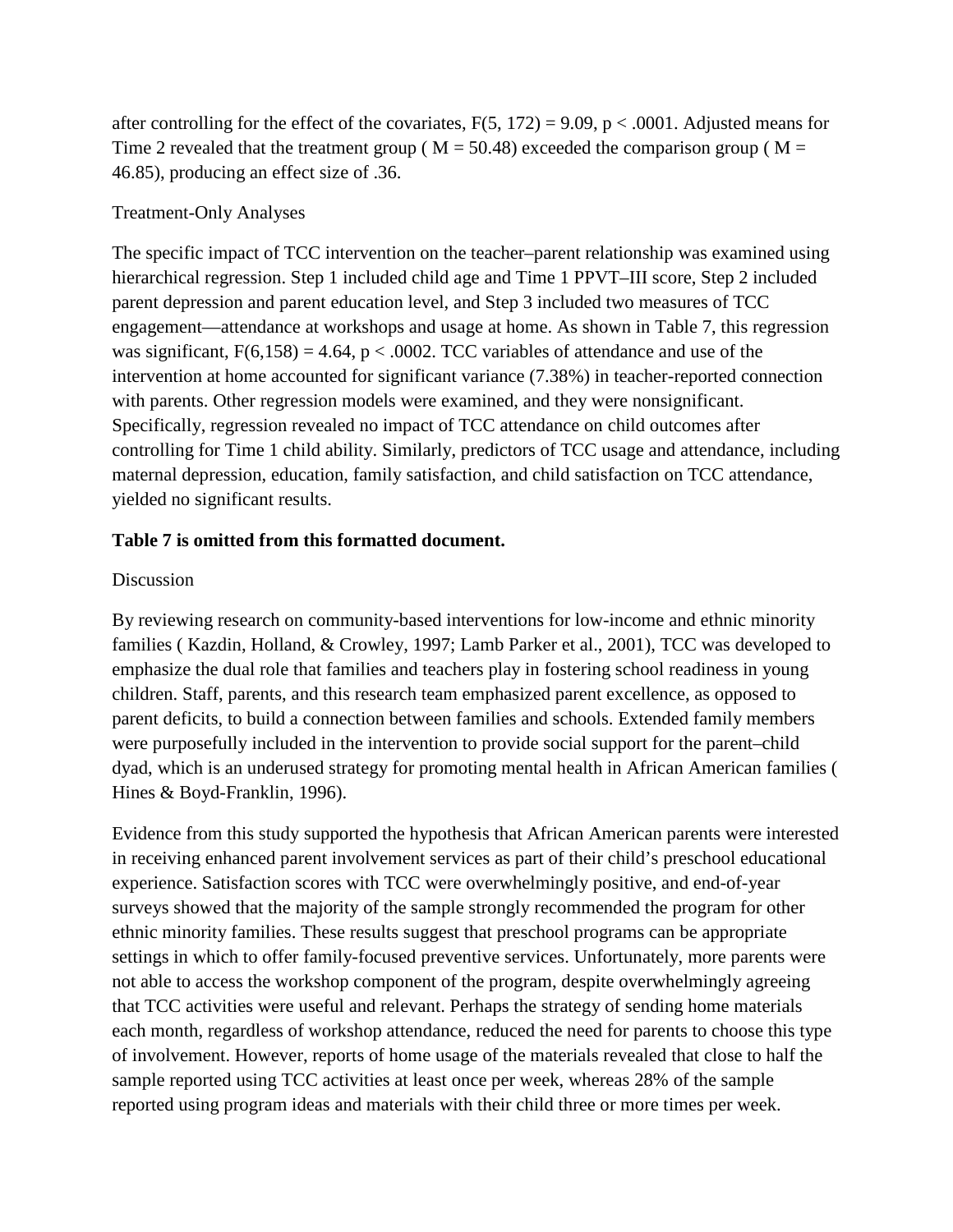Continued study of strategies for promoting involvement during preschool will likely reveal other mechanisms for promoting school readiness during the early childhood period.

The indicators of low participation by the sample reveal that a significant number of ethnic minority families are unable to access these types of preventive services. Another compelling finding from this multiyear study of involvement is that attendance drops significantly as the school year progresses. Moreover, our survey of existing barriers reveals that the demands of work and education and job training are significant impediments to families' ability to take advantage of other supports offered through Head Start. There is also evidence to suggest that parents with higher levels of depressive symptoms and lower family income were unable to access the enhanced services offered within Head Start. We would consider these families in need of indicated prevention efforts; perhaps including a home visitation component would be more successful in reducing barriers to participation. Finally, some families may not perceive a strong need for this type of service, particularly if they perceive their child to be doing well in school. Overall, it is a major challenge for early childhood educators to have reliable predictors of which families will be in a position to take advantage of preventive services, given this research and other studies showing no consistent pattern of predictors of intervention engagement.

Nonetheless, examining the parent–teacher relationship is a relatively understudied aspect of children's experiences during preschool and a factor that may help parents take advantage of services ( Kohl, Lengua, & McMahan, 2000). Results of this study confirmed our hypothesis that teachers who interact more frequently with parents at school report greater feelings of connectedness with these families. Specifically, parents who participated in the Parent Excellence workshops were described by their child's teacher as strongly connected to the classroom and educational program. Also, a quality parent–teacher relationship was associated with children's literacy and early math competence during the fall and spring. These findings are consistent with predictions from ecological theory, suggesting that as a relationship forms between a child's family and the school, the mesosystem reorganizes. Within this new, supportive context, parents and teachers are able to synchronize their approach to child development, with parents taking on increasing levels of educational involvement outside of the school setting and teachers becoming more responsive to the ideas and concerns of involved families. This study does not permit inferences of causation regarding satisfaction with an early intervention program; however, future studies can consider how relationships involving ethnic minority parents and school personnel develop over time.

It is also interesting that a stronger parent–teacher relationship was associated with somewhat lower problem behaviors and enhanced social competence for children attending preschool. For ethnic minority children in particular, enhancing ties between the two socialization settings through adult caregiver relationships may have benefits for both social development and academic skills ( Mendez & Fogle, 2002). For example, African American children in elementary school who experienced quality care at home or school were more self-regulated,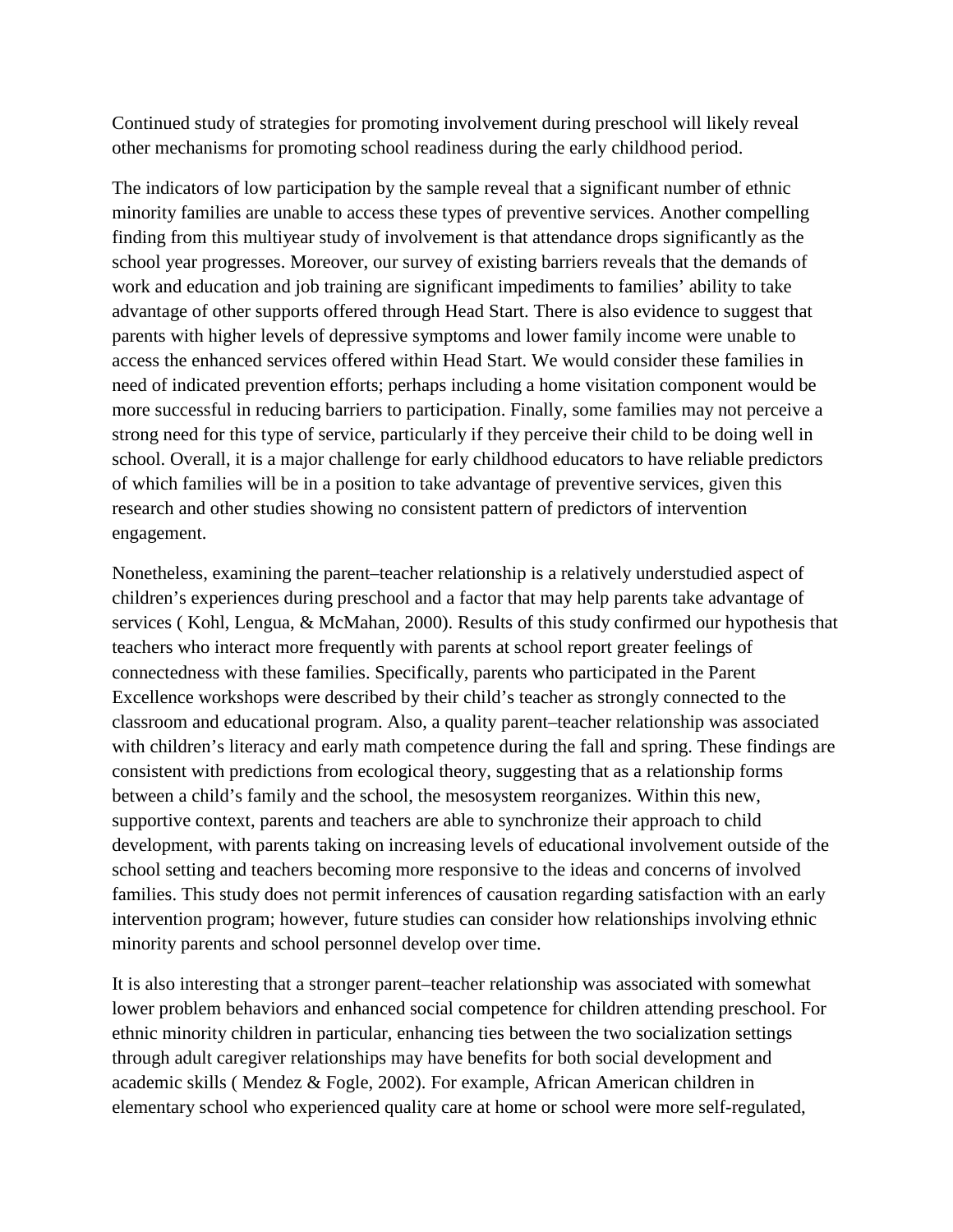displayed fewer externalizing symptoms, and experienced fewer depressive symptoms than children who lacked these experiences in either context ( Brody, Dorsey, Forehand, & Armistead, 2002). Finally, relations between family involvement in education and school readiness outcomes for children were positive and in the expected direction. Families with higher TCC participation had children with higher levels of literacy and math competencies at both Time 1 and Time 2. The benefits for social competence in the classroom were not apparent, perhaps because of the influences of peers on children's social competence ( Mendez & Fogle, 2002).

These results showing linkages between parent involvement and children's school readiness outcomes are consistent with prior work. For example, Marcon (1999) found that parent involvement was predictive of a range of cognitive and physical developmental outcomes in kindergarten. Similarly, parental involvement in school activities for young children positively affects school readiness and acclimation to primary school ( Reynolds et al., 1996). Less attention has been focused on links between parent involvement and children's social development. One study ( Fantuzzo, McWayne, Perry, & Childs, 2004) did investigate family involvement in Head Start and children's socioemotional outcomes during preschool. In this research, the FIQ Home Involvement scale was a stronger predictor than the School-Based Involvement scale of children's motivation to learn, attention, task persistence, receptive vocabulary skills, and low conduct problems. Taken together, this research complements prior work in this area in support of the important role that parent involvement has in setting a positive educational trajectory for young children. However, this study extends the literature by seeking to alter trajectories of parent involvement during preschool by offering a preventive intervention.

This version of TCC shows mixed evidence for an overall effect on parent involvement and child outcomes. Comparisons involving treatment and control families showed an increase in one important aspect of involvement—parental reading with children—but not for general educational involvement at home or school. Perhaps the precise nature of the reading variable was more sensitive to change produced by this relatively low-dosage preventive intervention. Similarly, we detected a substantial increase for children's receptive vocabulary, another more specific outcome variable, along with parents' reports of children's prosocial play. These effects are promising, yet even more intense efforts are likely necessary to produce the substantial changes in parent involvement that practitioners and researchers would deem noteworthy. The answer to the question of how to involve more parents in preschool is complex; clearly, no one strategy will produce dramatic change, yet programs that offer a range of options for involvement may produce gains in both the parent–teacher relationship and activities within the home or school settings ( Rimm-Kaufman & Pianta, 2005). Given TCC's relative cost effectiveness in terms of delivery and sustainability within the Head Start framework, this model of parental involvement programming does show promise. Other ideas for reducing barriers, such as meetings during the school day or perhaps weekend activities, might be possible avenues to encouraging greater parent–child educational interaction.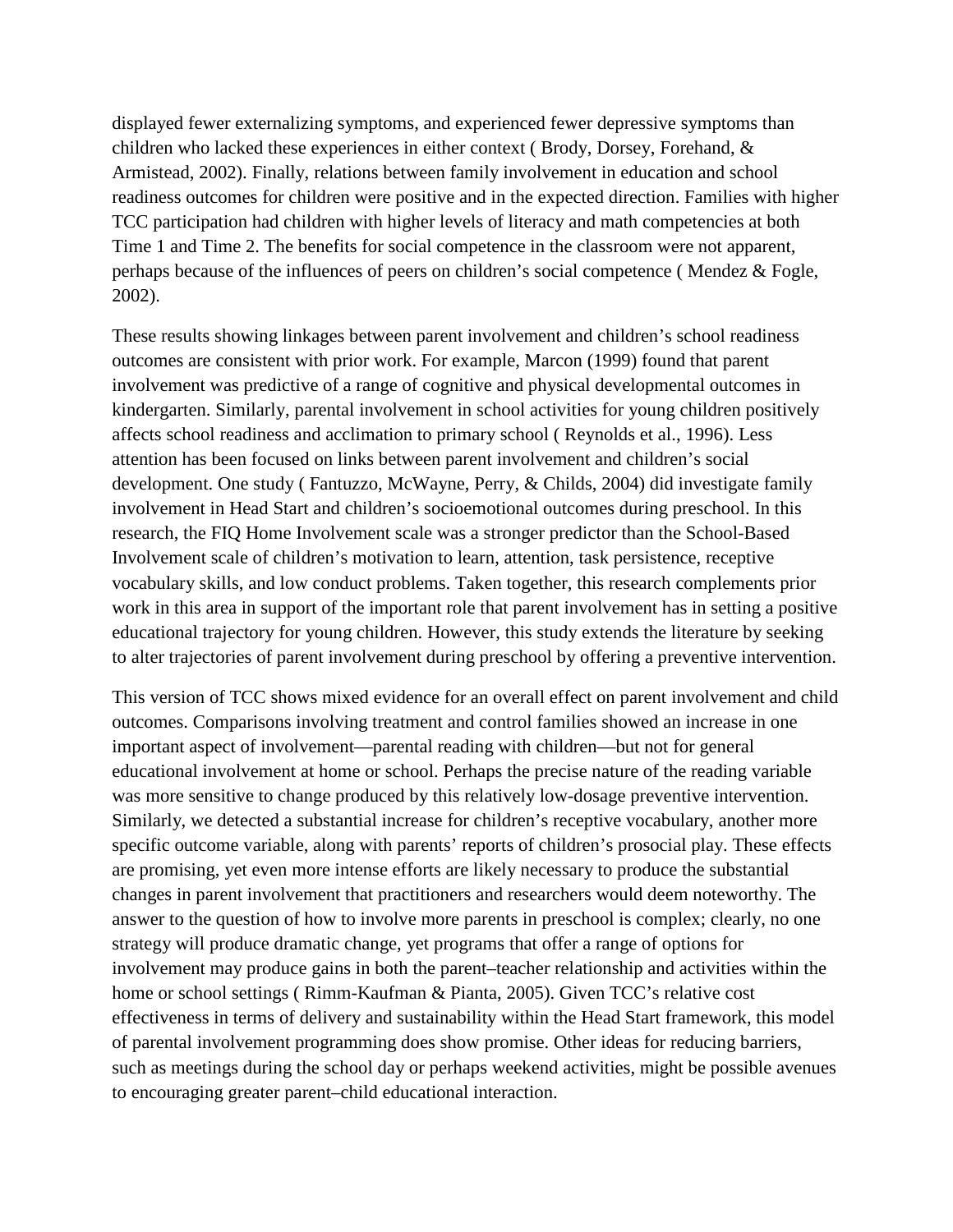Limitation of this initial evaluation of TCC should be addressed in future studies. First, this design did not permit the use of random assignment at the classroom or child level. This type of assignment is best suited to control for selection effects; however, baseline differences among families (e.g., employment, relationship status, and ethnicity) were quite minimal or nonexistent. Second, this program was implemented within Head Start programs serving primarily African American communities with English-speaking families; it is not yet clear how this program could be adapted for other populations or settings. One interesting question for future study is what role teacher ethnicity may play in establishing a strong parent–teacher relationship. Finally, limits on workshop attendance and declining participation across the academic year suggest continued need for study of barriers to participation for families with more demands or stressors ( Baydar et al., 2003; Spoth & Redmond, 2000). Although therapy dropout rates with community samples often exceed 30% ( Kazdin et al., 1997), developing unique and creative strategies to reduce barriers as part of preventive intervention programs remains a pressing goal for university–community research partnerships (see Frazier, Abdul-Adil, Atkins, Gathright, & Jackson, 2007, or Mendez & Lloyd, 2005, for ways to reduce mistrust within African American communities).

In conclusion, we should be mindful of economic and social barriers that impede the educational progress of African American children and remain stubbornly present in this society (Tucker & Herman, 2000). Studying effective methods for using culturally relevant strategies is imperative to advance the evidence base for intervening with ethnic minority children in particular ( Spoth & Redmond, 2000).

### **References**

Administration on Children, Youth, and Families. ( 2001). The Head Start Family and Child Experiences Survey (FACES). Washington, DC: U.S. Department of Health and Human Services.

Administration for Children and Families. ( 2006). Head Start Performance Measures Center, Family and Child Experiences Survey (FACES 2003): Technical Report. Washington, DC: U.S. Department of Health and Human Services.

Alexander, K. L., & Entwisle, D. R. ( 1996). Schools and children at risk. In A.Booth & J. F.Dunn ( Eds.) ., Family-school links: How do they affect educational outcomes? (pp. 67– 88). Mahwah, NJ: Erlbaum.

Baydar, N., Reid, M. J., & Webster-Stratton, C. ( 2003). The role of mental health factors and program engagement in the effectiveness of a preventative parenting program for Head Start mothers. Child Development, 74, 1433– 1453.

Belsky, J., & MacKinnon, C. ( 1994). Transition to school: Developmental trajectories and school experiences. Early Education and Development, 5, 106– 119.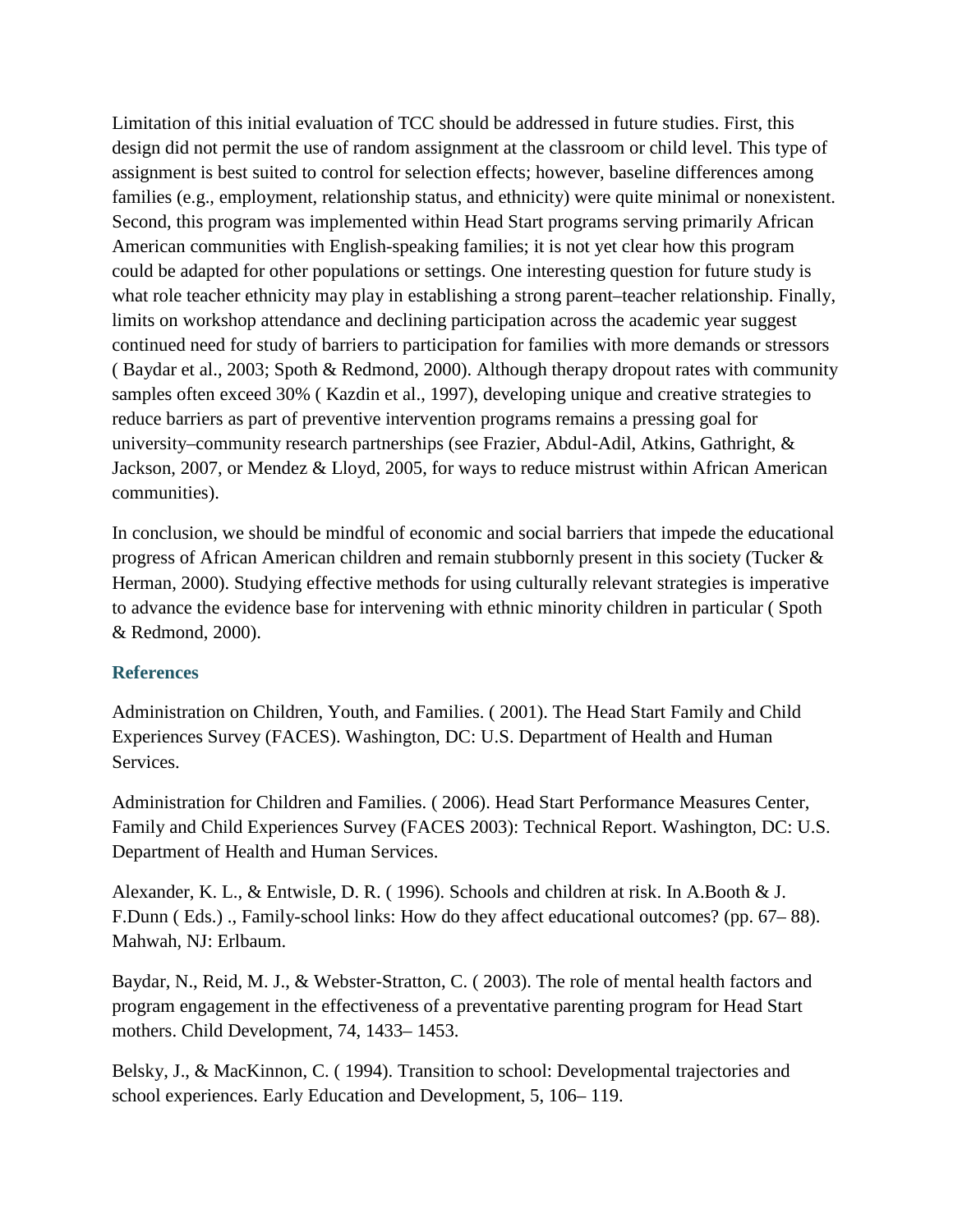Brody, G. H., Dorsey, S., Forehand, R., & Armistead, L. ( 2002). Unique and protective contributions of parenting and classroom processes to the adjustment of African American children living in single-parent families. Child Development, 73, 274– 286.

Bronfenbrenner, U. ( 1999). Environments in developmental perspective: Theoretical and operational models. In S. L.Friedman & T. D.Wachs ( Eds.) , Measuring environments across the life span: Emerging methods and concepts (pp. 3– 28). Washington, DC: American Psychological Association.

Brooks-Gunn, J., Berlin, L. J., & Fuligni, A. S. ( 2000). Early childhood intervention programs: What about the family? In J. P.Shonkoff & S. J.Meisels (Eds.), Handbook of early childhood intervention ( 2nd ed., pp. 549– 588). New York: Cambridge University Press.

Brooks-Gunn, J., Duncan, G. J., & Aber, J. L. ( Eds.) . ( 1997). Neighborhood poverty: Context and consequences for children. New York: Sage.

Brooks-Gunn, J., McCormick, M. C., Klebanov, P. K., & McCarton, C. ( 1998). Young children's health care use: Effects of family and neighborhood poverty. Journal of Pediatrics, 132, 971– 975.

Caughy, M. O. B., & O'Campo, P. J. ( 2006). Neighborhood poverty, social capital, and the cognitive development of African American preschoolers. American Journal of Community Psychology, 37, 141– 154.

Coolahan, K. C., Fantuzzo, J., Mendez, J., & McDermott, P. ( 2000). Preschool peer interactions and readiness to learn: Relationships between classroom peer play and learning behaviors and conduct. Journal of Educational Psychology, 92, 458– 465.

Downer, J., & Mendez, J. L. ( 2005). African American father involvement and preschool children's school readiness. Early Education and Development, 16, 317– 340.

Duncan, G. J., Brooks-Gunn, J., & Klebanov, P. K. ( 1994). Economic deprivation and early childhood development. Child Development, 65, 296– 318.

Dunn, L. M., & Dunn, L. M. ( 1997). Peabody Picture Vocabulary Test—Third Edition. Circle Pines, MN: American Guidance Service.

Fantuzzo, J., McWayne, C., Perry, M. A., & Childs, S. ( 2004). Multiple dimensions of family involvement and their relations to behavioral and learning competencies for urban, low-income children. School Psychology Review, 33, 467– 480.

Fantuzzo, J., Mendez, J., & Tighe, E. ( 1998). Parental assessment of peer play: Penn Interactive Peer Play Scale. Early Childhood Research Quarterly, 13, 659– 676.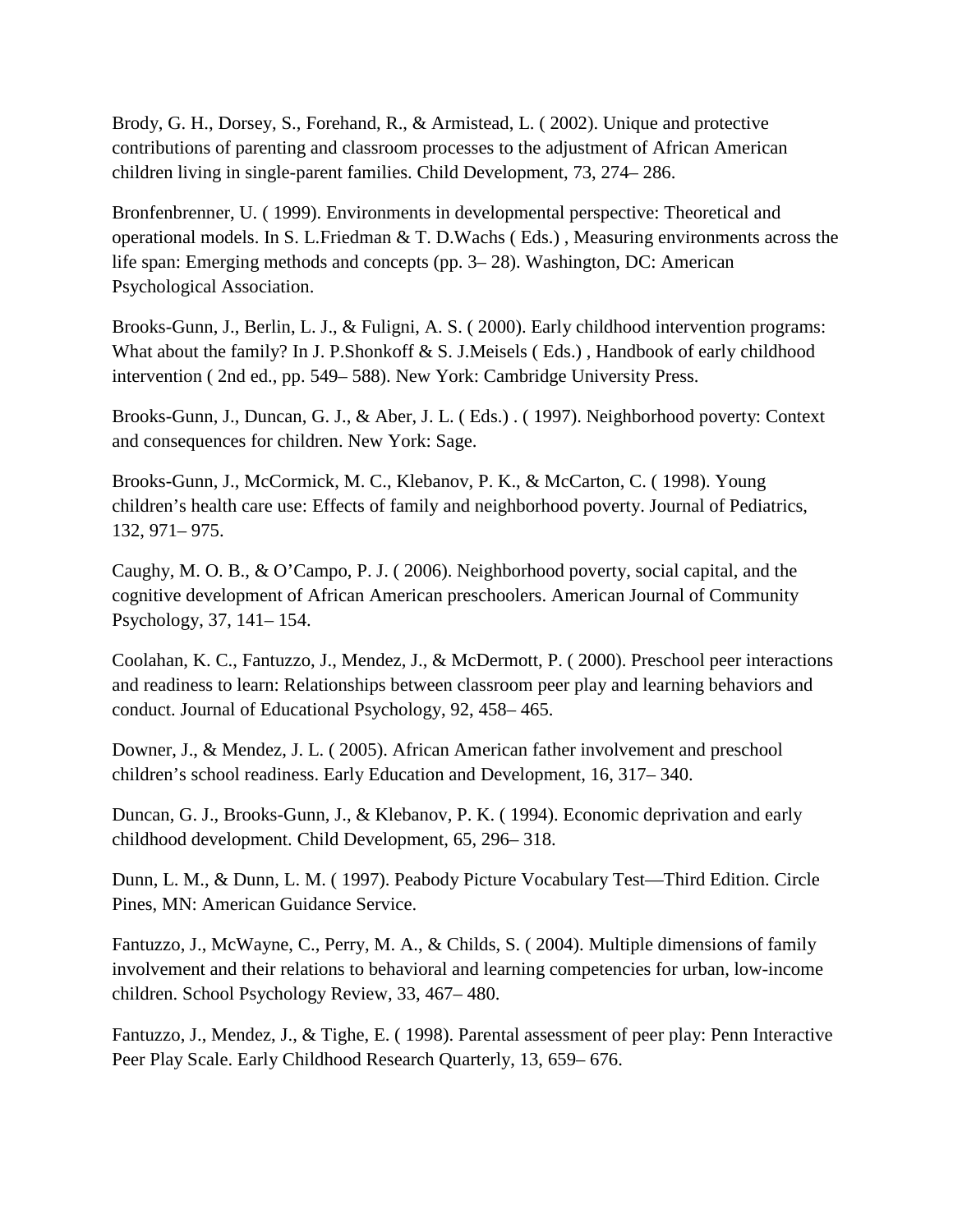Fantuzzo, J., Tighe, E., & Childs, S. ( 2000). Family Involvement Questionnaire: A multivariate assessment of family participation in early childhood education. Journal of Educational Psychology, 92, 367– 376.

Frazier, S. L., Abdul-Adil, J., Atkins, M. S., Gathright, T., & Jackson, M. ( 2007). Can't have one without the other: Mental health providers and community parents reducing barriers to services for families in urban poverty. Journal of Community Psychology, 35, 435– 446.

Grolnick, W. S., & Slowiaczek, M. L. ( 1994). Parents' involvement in children's schooling: A multidimensional conceptualization and motivational model. Child Development, 65, 237– 252.

Hines, P. M., & Boyd-Franklin, N. ( 1996). African American families. In M.McGoldrick, J.Giordano, & J.Pearce ( Eds.) , Ethnicity and family therapy (pp. 66– 84). New York: Guilford Press.

Kazdin, A. E., Holland, L., & Crowley, M. ( 1997). Family experiences of barriers to treatment and premature termination from child therapy. Journal of Consulting and Clinical Psychology, 65, 453– 463.

Kohl, G. O., Lengua, L. J., & McMahan, R. ( 2000). Parent involvement in school: Conceptualizing multiple dimensions and their relations with family and demographic risk factors. Journal of School Psychology, 38, 501– 523.

Lamb Parker, F., Piatrkowski, C. S., Baker, A. J., Kessler-Sklar, S., Clark, B., & Peay, L. ( 2001). Understanding barriers to parent involvement in Head Start: A research-community partnership. Early Childhood Research Quarterly, 16, 35– 51.

Marcon, R. ( 1999). Positive relationships between parent school involvement and public school inner-city preschoolers' development and academic performance. School Psychology Review, 28, 395– 412.

McLoyd, V. C. ( 1990). The impact of economic hardship on Black families and children: Psychological distress, parenting, and socioemotional development. Child Development, 61, 311– 346.

McLoyd, V. C. ( 1998). Changing demographics in the American population: Implications for research on minority children and adolescents. In V. C.McLoyd & L.Steinberg ( Eds.) , Studying minority adolescents: Conceptual, methodological, and theoretical issues (pp. 3– 28). Mahwah, NJ: Erlbaum.

Mendez, J. L., & Fogle, L. M. ( 2002). Parental reports of preschool children's social behavior: Relations among peer play, language competence and problem behavior. Journal of Psychoeducational Assessment, 20, 374– 389.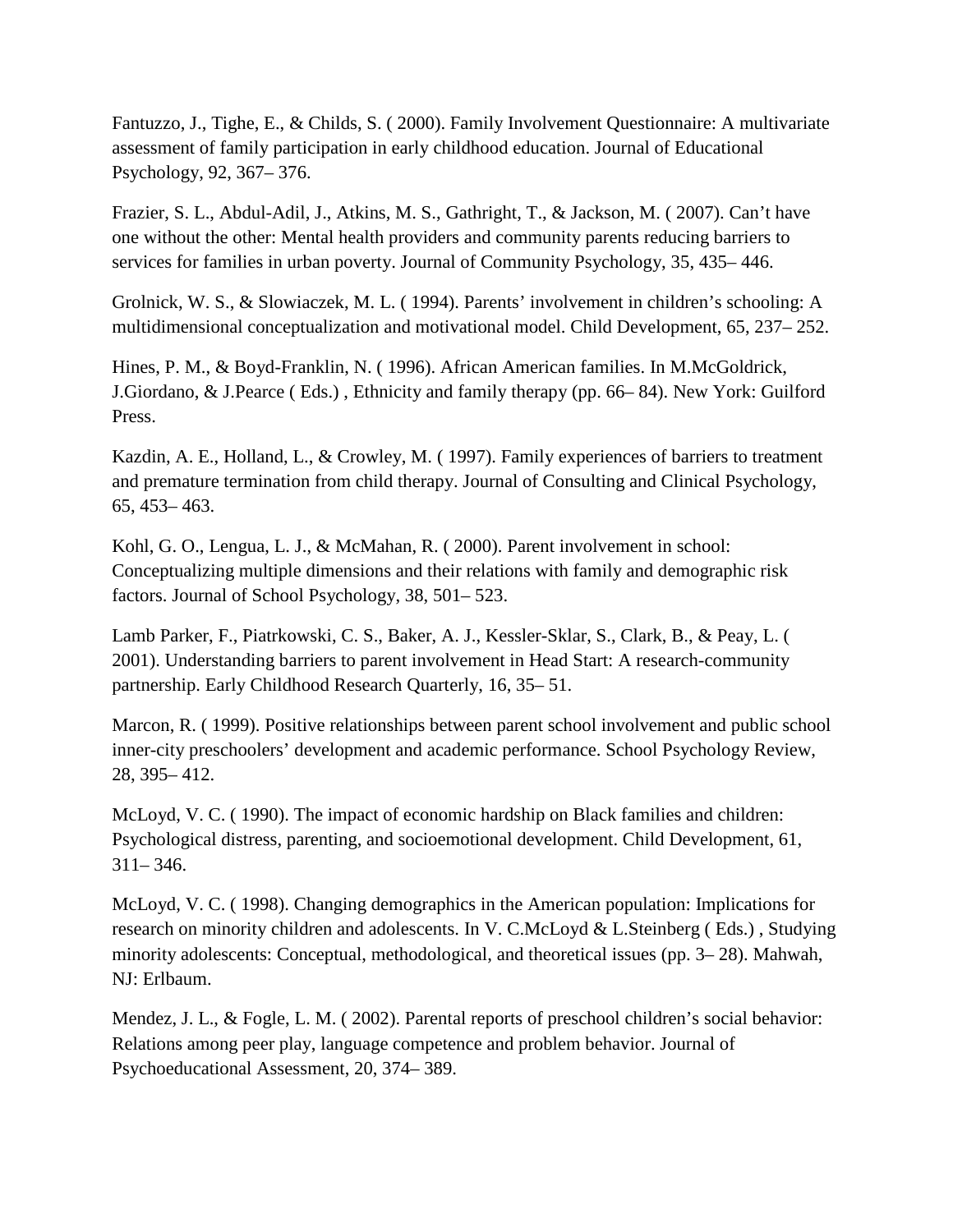Mendez, J. L., & Lloyd, B. T. ( 2005). Resilient partners: The development of a university– community collaboration to promote wellness for Head Start children and families. National Head Start Association Dialog, 8, 36– 55.

Mendez, J. L., McDermott, P. A., & Fantuzzo, J. ( 2002). Identifying and promoting social competence with African American preschool children: Developmental and contextual considerations. Psychology in the Schools, 39, 111– 123.

Radolff, L. ( 1977). The CES-D Scale: A self-report depression scale for research in the general population. Journal of Applied Psychological Measurement, 1, 385– 401.

Reynolds, A. J., Mavrogenes, N. A., Bezruczko, N., & Hagemann, M. ( 1996). Cognitive and family-support mediators of preschool effectiveness: A confirmatory analysis. Child Development, 67, 1119– 1140.

Rimm-Kaufman, S. E., & Pianta, R. C. ( 2005). Family–school communication in preschool and kindergarten. Early Education and Development, 16, 287– 316.

Snell-Johns, J., Mendez, J. L., & Smith, B. H. ( 2004). Evidence-based solutions for overcoming access barriers, decreasing attrition, and promoting change with underserved families. Journal of Family Psychology, 18, 19– 35.

Spoth, R., Redmond, C., Hockaday, C., & Shin, C. Y. ( 1996). Barriers to participation in family skills preventive interventions and their evaluations: A replication and extension. Family Relations: Journal of Applied Family & Child Studies, 45, 247– 254.

Spoth, R., & Redmond, C. ( 2000). Research on family engagement in preventive interventions: Toward improved use of scientific findings in primary prevention practice. Journal of Primary Prevention, 21, 267– 284.

Sue, S. ( 2006). Cultural competence: From philosophy to research and practice. Journal of Community Psychology, 34, 237– 245.

Taylor, A. R., & Machida, S. ( 1994). The contribution of parent and peer support to Head Start children's early adjustment. Early Childhood Research Quarterly, 9, 387– 405.

Tucker, C. M., & Herman, K. C. ( 2002). Using culturally sensitive theories and research to meet the academic needs of low-income African American children. American Psychologist, 57, 762– 773.

Waanders, C., Mendez, J. L., & Downer, D. ( 2007). Parent characteristics, economic stress, and neighborhood context as predictors of parent involvement in preschool children's education. Journal of School Psychology, 45, 619– 636.